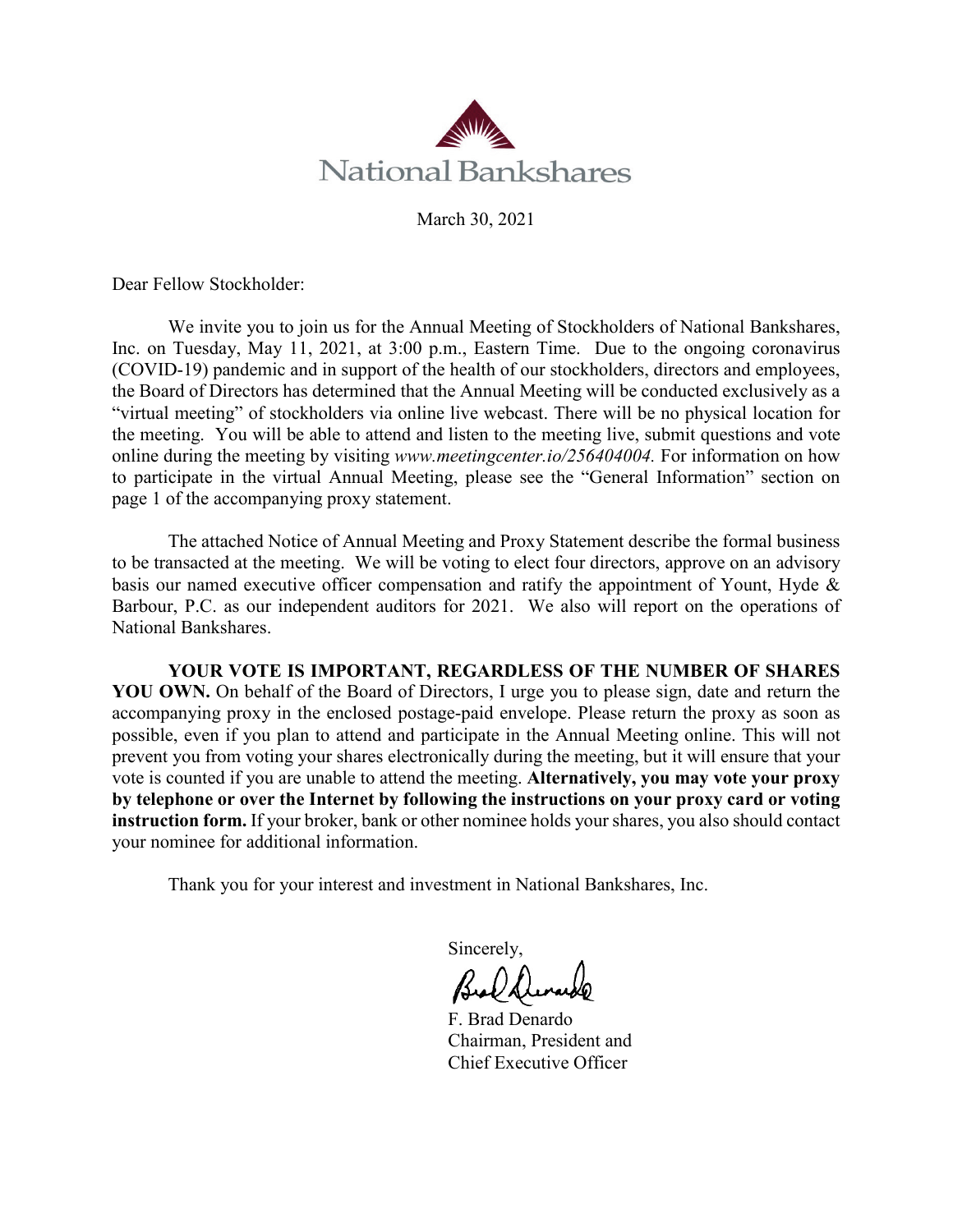# **NOTICE OF 2021 ANNUAL MEETING OF STOCKHOLDERS To Be Held on May 11, 2021**

To the Stockholders of National Bankshares, Inc.:

Notice is hereby given that the 2021 Annual Meeting of Stockholders of National Bankshares, Inc. will be held as follows:

*Date:* Tuesday, May 11, 2021

*Time:* 3:00 p.m., Eastern Time

*Location:* The Annual Meeting will be a virtual meeting conducted exclusively via online live webcast. You will be able to attend and listen to the meeting live, submit questions and vote online during the meeting by visiting *www.meetingcenter.io/256404004*. If you plan to attend and participate in the virtual Annual Meeting, please see the "General Information" section on page 1 of the accompanying proxy statement for further instructions on how to access the meeting.

The meeting is for the purpose of considering and acting upon the following items of business:

- **1.** *Election of Four Class 1 Directors:* To elect four Class 1 Directors to serve a term of three years each until the 2024 Annual Meeting.
- **2.** *Advisory (Non-Binding) Vote to Approve Executive Compensation:* To vote on a resolution to approve the compensation of the named executive officers disclosed in this proxy statement.
- **3.** *Ratification of Appointment of Independent Registered Public Accounting Firm:* To vote on a proposal to ratify the Board of Directors' appointment of Yount, Hyde & Barbour, P.C. as the Company's independent registered public accounting firm for the year ending December 31, 2021.
- **4.** *Other Business:* To consider and act on any other matters that may properly come before the Annual Meeting or any adjournment. The Board of Directors is not aware of any other business to come before the Annual Meeting.

Only stockholders of record at the close of business on March 10, 2021 are entitled to receive notice of and to vote at the meeting, or at any adjournments of the meeting.

Your attention is directed to the proxy statement accompanying this notice for a more complete statement of the matters proposed to be acted upon at the meeting.

To assure that your shares are represented at the meeting, you may vote your proxy by telephone or over the Internet or you may sign and return the form of proxy promptly, as applicable, so that if you are unable to attend the meeting your shares can nevertheless be voted. The proxy will not be used if you attend and vote in person at the meeting. You may revoke your proxy prior to the actual voting of the proxy.

BY ORDER OF THE BOARD OF DIRECTORS<br> $X$  Corc  $\Sigma$  *(Compary*)

Lara E. Ramsey Corporate Secretary

Blacksburg, Virginia March 30, 2021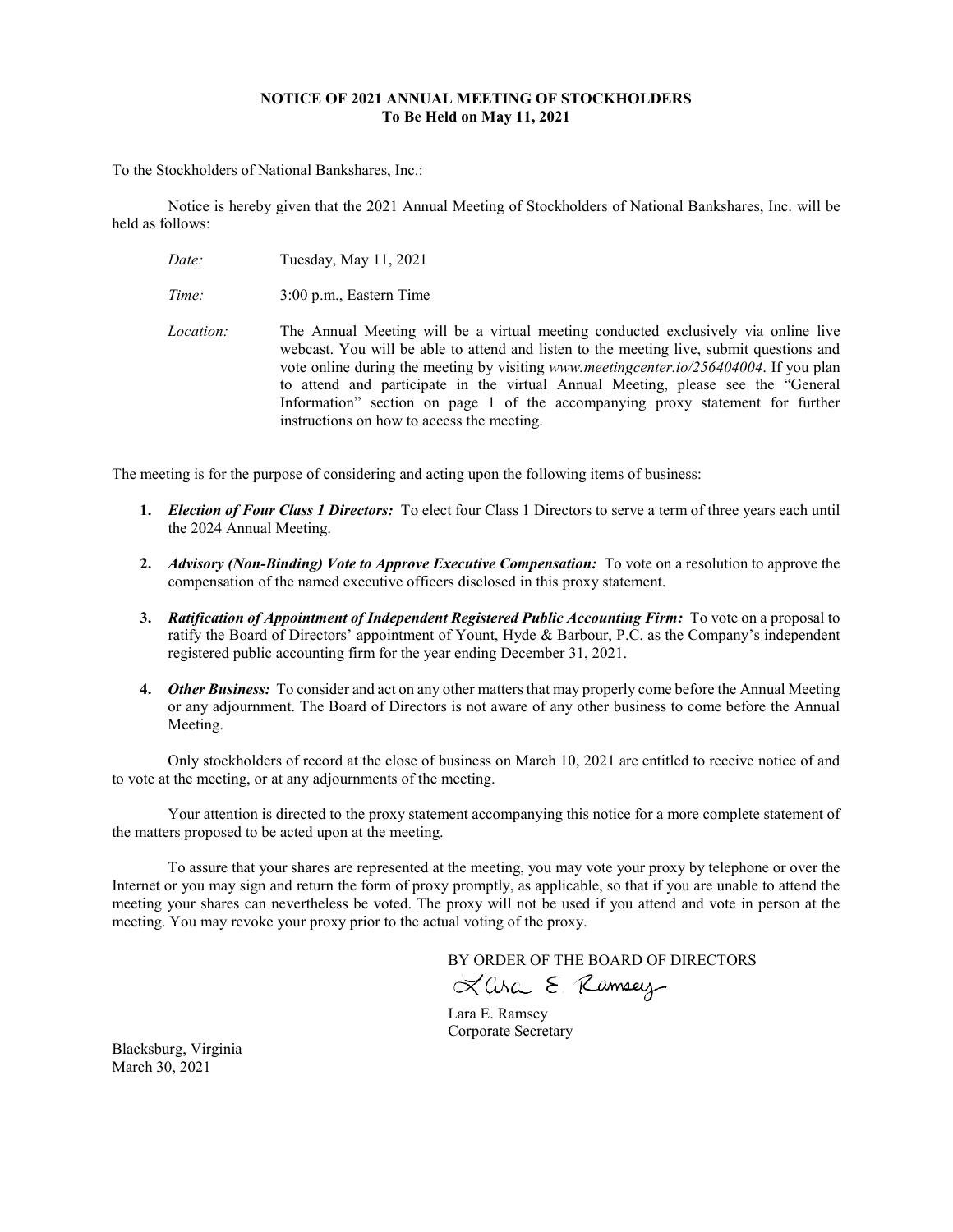## **IMPORTANT NOTICE**

**Please (1) vote your proxy by telephone (2) vote your proxy over the Internet or (3) mark, date, sign and promptly mail the form of proxy, as applicable, so that your shares will be represented at the meeting.**

**If you hold your shares in street name, it is critical that you instruct your broker, bank or other nominee how to vote if you want your vote to count in the election of directors and the advisory resolution to approve executive compensation (vote proposals 1 and 2 of this proxy statement). Under current regulations, if you hold your shares in street name and you do not instruct your broker, bank or other nominee how to vote in these matters, no votes will be cast on your behalf with respect to these matters.** 

# **IMPORTANT NOTICE REGARDING THE AVAILABILITY OF PROXY MATERIALS FOR THE 2021 ANNUAL MEETING OF STOCKHOLDERS TO BE HELD ON MAY 11, 2021**

**This proxy statement and our annual report to shareholders and annual report on Form 10-K for the year ended December 31, 2020 are available at** [http://nationalbankshares.com](http://nationalbankshares.com/)**.**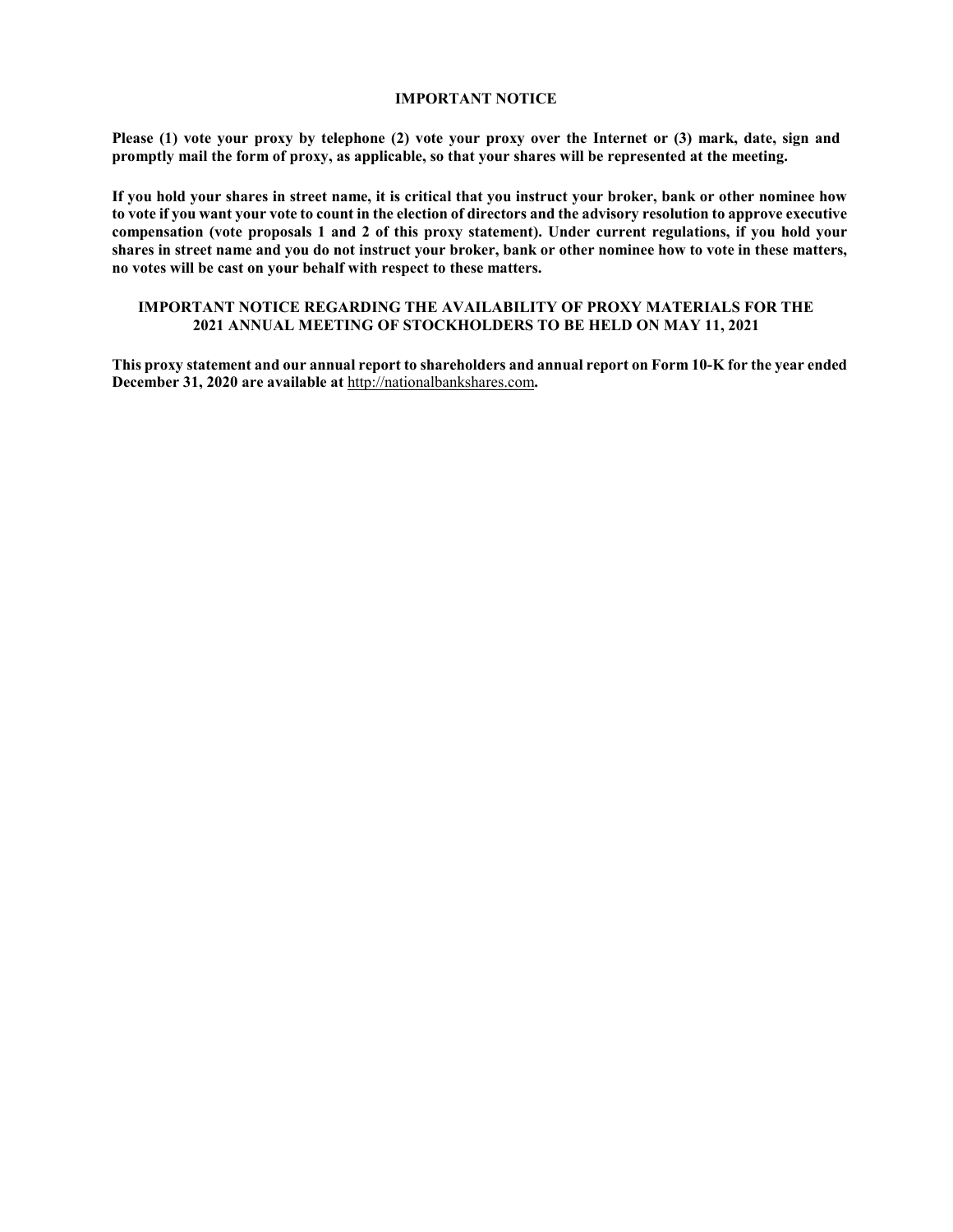# **PROXY STATEMENT OF NATIONAL BANKSHARES, INC. 101 HUBBARD STREET BLACKSBURG, VA 24060 P.O. BOX 90002 BLACKSBURG, VA 24062-9002 540-951-6300 [www.nationalbankshares.com](http://www.nationalbankshares.com/)**

# **-------------- ANNUAL MEETING OF STOCKHOLDERS TUESDAY, MAY 11, 2021**

#### **GENERAL INFORMATION**

This proxy statement is furnished in connection with the solicitation of proxies by and on behalf of the Board of Directors (the "Board") of National Bankshares, Inc. to be used at the 2021 Annual Meeting of Stockholders (the "Annual Meeting") to be held at 3:00 p.m., Eastern Time, on Tuesday, May 11, 2021, and at any adjournments of the meeting. The approximate mailing date of the proxy statement, the notice of annual meeting and the accompanying proxy is March 30, 2021. In this proxy statement, references to "NBI," "Bankshares," the "Company," "we," "us," or "our" refer to National Bankshares, Inc. and references to "NBB," "National Bank" or the "Bank" refer to The National Bank of Blacksburg, the Company's wholly-owned community bank subsidiary.

Due to the ongoing coronavirus (COVID-19) pandemic and in support of the health of stockholders, directors and employees, the Board has determined that the Annual Meeting will be conducted exclusively as a "virtual meeting" of stockholders via online live webcast. There will be no physical location for the meeting. Stockholders will be able to attend and listen to the meeting live, submit questions and vote online during the meeting by visiting *www.meetingcenter.io/256404004.* To submit questions, once authenticated into the meeting, stockholders may click on the "messages" icon at the top of the meeting webpage, enter questions in the "Ask a question" field at the bottom of the page and then click on the arrow icon on the right to submit the question.

A stockholder holding shares of Bankshares common stock directly in his or her name through Bankshares' transfer agent, Computershare Trust Company, N.A. ("Computershare"), is considered the "stockholder of record" with respect to those shares. To attend the Annual Meeting virtually on the Internet, such stockholders of record should follow the instructions on the proxy card provided by Computershare.

A stockholder holding shares of Bankshares common stock through a broker, bank or other nominee or otherwise in "street name" ("broker shares"), is considered the "beneficial owner" of such shares held in street name. To attend the Annual Meeting virtually on the Internet, such beneficial owners must register in advance of the meeting. To register to attend the Annual Meeting, beneficial owners must submit proof of their proxy power (legal proxy) reflecting their holdings along with their name and email address to Computershare. Requests for registration must be labeled as "Legal Proxy" and be received no later than 5:00 p.m., Eastern Time, on or before May 4, 2021. Computershare will deliver a confirmation of registration by email after it receives the registration materials from beneficial owners. Requests for registration should be directed to Computershare as follows:

- By email: Forward the email from your broker, bank or other nominee, or attach an image of the legal proxy, to *[legalproxy@computershare.com](mailto:legalproxy@computershare.com)*
- By mail: Computershare National Bankshares, Inc. Legal Proxy P.O. Box 43001 Providence, RI 02940-3001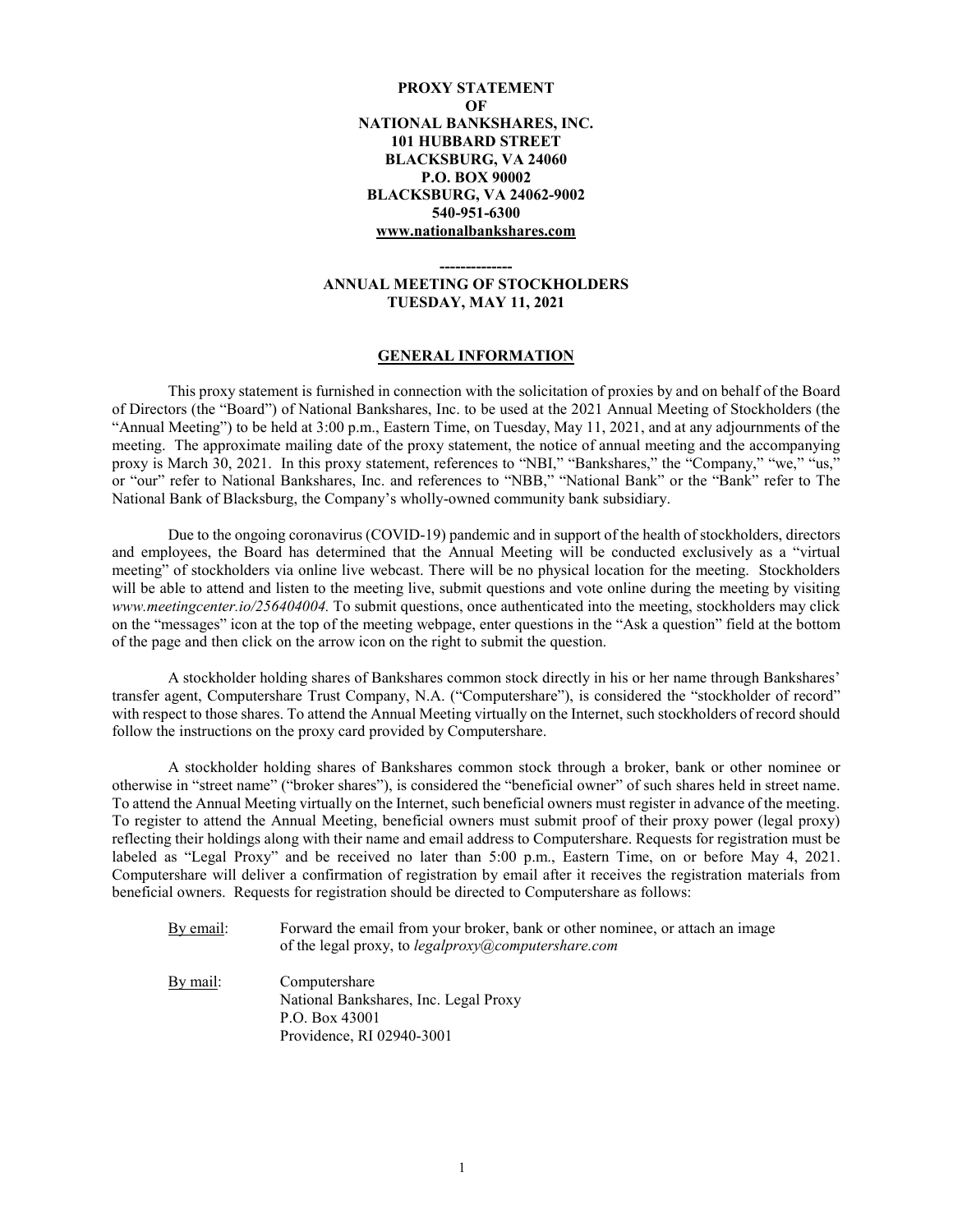# **REVOCATION OF PROXIES**

Stockholders who vote their proxies prior to the meeting retain the right to revoke them at any time prior to the actual voting of the proxies at the Annual Meeting. Proxies may be revoked by written notice received prior to the meeting, by submitting a signed proxy with a later date or by attending the meeting and voting online at the meeting. A written notice revoking a previously executed proxy should be sent to National Bankshares, Inc., P.O. Box 90002, Blacksburg, Virginia 24062-9002, Attention: F. Brad Denardo. Unless revoked, the shares represented by properly executed proxies will be voted at the meeting according to the instructions contained in the proxy.

Where no instructions are given, proxies will be voted *for* the nominees for directors set forth in Proposal 1; *for* the non-binding resolution to approve the compensation of the named executive officers described in Proposal 2; and *for* the ratification of the appointment of Yount, Hyde & Barbour, P.C. as the independent registered public accounting firm for the year ending December 31, 2021 described in Proposal 3.

An Annual Report to Stockholders, including the financial statements for the Company's fiscal year ended December 31, 2020, is being mailed to stockholders at the same time as this Proxy Statement, but should not be considered proxy solicitation material.

### **VOTING SECURITIES AND STOCK OWNERSHIP**

As of March 10, 2021, Bankshares had 6,398,620 shares of common stock (\$1.25 par value) issued and outstanding. Each of the shares is entitled to one vote at the Annual Meeting. Only those stockholders of record at the close of business on March 10, 2021 will be entitled to vote at the meeting or at any adjournments.

A quorum of stockholders is necessary to transact business at the Annual Meeting. A quorum exists if the holders of a majority of votes entitled to be cast on matters to be considered at the Annual Meeting are present online at the Annual Meeting or represented by proxy. If a share is represented for any purpose at the Annual Meeting, it will be considered present for purposes of establishing a quorum. Abstentions and broker shares which are voted on any matter are included in determining the number of votes present online or represented by proxy at the Annual Meeting. Broker shares that are not returned and not voted on any matter will not be included in determining whether a quorum is present. If a quorum is established, directors will be elected by a plurality of votes cast by shares entitled to vote at the Annual Meeting. On all other matters, the vote of a majority of shares present online or represented by proxy and entitled to vote is required. Broker shares may not be voted in an uncontested Board election such as this one unless the beneficial owner has provided voting instructions. Votes that are withheld and broker shares that are not voted on any matter will not be included in determining the number of votes cast.

# **STOCK OWNERSHIP OF CERTAIN BENEFICIAL OWNERS**

Shown below is information with respect to persons or groups that beneficially own more than 5% of National Bankshares, Inc. common stock as of December 31, 2020. This information is derived from Schedule 13G and amendments thereto filed by such persons or groups with the Securities and Exchange Commission (the "SEC").

| Name of<br><b>Beneficial Owner</b> | <b>Shares of Common</b><br><b>Stock Beneficially</b><br>Owned as of December 31, 2020 | Percentage<br>of<br><b>Class</b> |  |  |
|------------------------------------|---------------------------------------------------------------------------------------|----------------------------------|--|--|
| BlackRock, Inc.                    | $478,746^{(1)}$                                                                       | 7.4%                             |  |  |
| 55 East 52 <sup>nd</sup> Street    |                                                                                       |                                  |  |  |
| New York, NY 10055                 |                                                                                       |                                  |  |  |

(1) Sole dispositive power for 478,746 shares and sole voting power for 472,117 shares have been reported.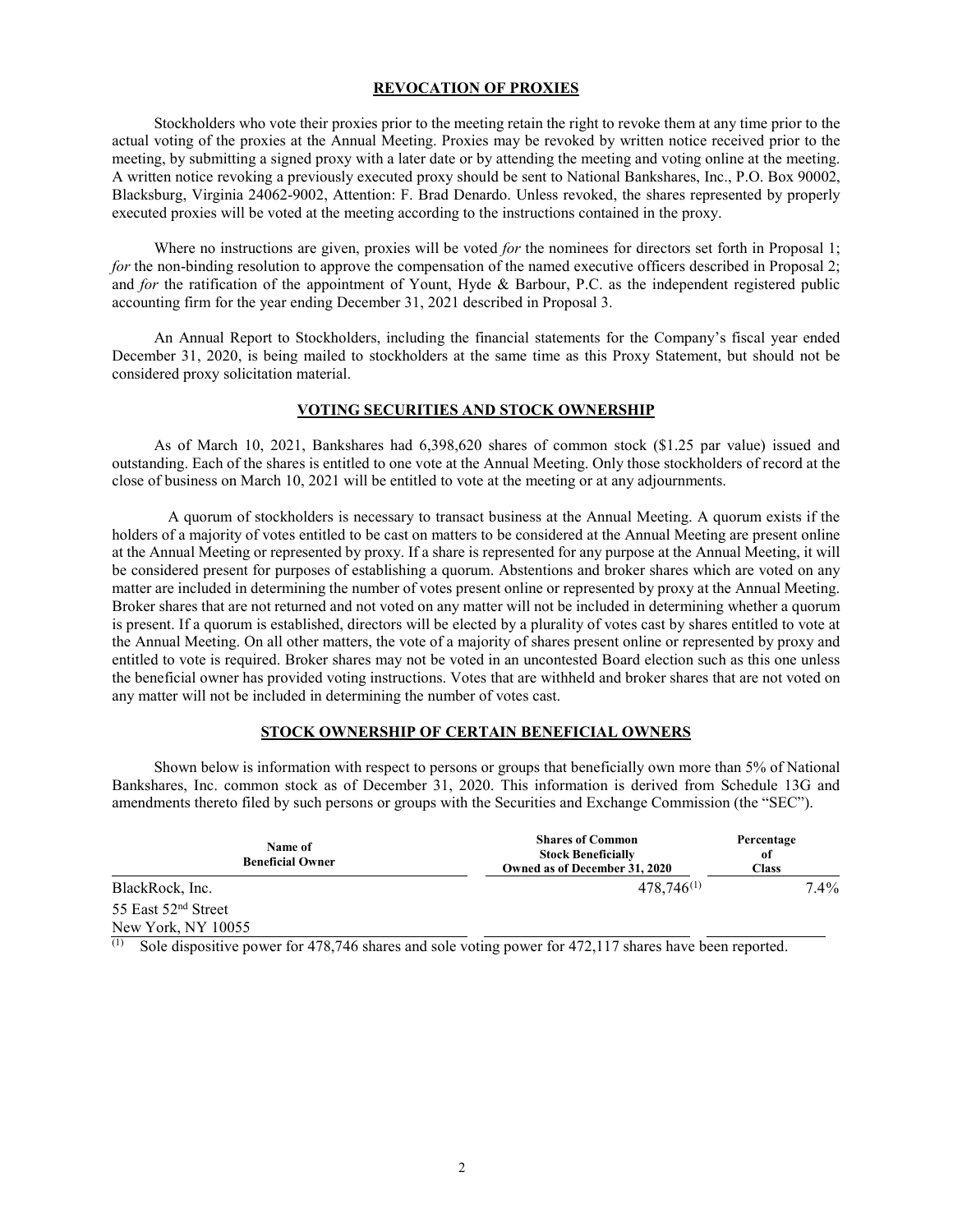# **STOCK OWNERSHIP OF DIRECTORS AND EXECUTIVE OFFICERS**

The following table presents the beneficial ownership of National Bankshares, Inc. common stock as of March 10, 2021, by each director, nominee and executive officer named in the Summary Compensation Table, and all directors and executive officers as a group. Except as otherwise noted, the named individual has sole voting and investment power with respect to the stock.

| Name of<br><b>Beneficial Owner</b>           | <b>Shares of Common</b><br><b>Stock Beneficially</b><br>Owned as of March 10, 2021 | Percentage<br>of<br><b>Class</b> |
|----------------------------------------------|------------------------------------------------------------------------------------|----------------------------------|
| Lawrence J. Ball                             | 10,000                                                                             | $\ast$                           |
| F. Brad Denardo                              | $34,693$ <sup>(1)</sup> (2)                                                        | $\ast$                           |
| John E. Dooley                               | $7,600^{(2)}$                                                                      | *                                |
| Michael E. Dye                               | $3,107^{(2)}$                                                                      | *                                |
| Norman V. Fitzwater, III                     | $5,668^{(2)}$                                                                      | $\ast$                           |
| Charles E. Green, III                        | $44,238^{(2)(3)}$                                                                  | *                                |
| Mildred R. Johnson                           | $2,183^{(3)}$                                                                      | $\ast$                           |
| Rebecca M. Melton                            |                                                                                    | $\ast$                           |
| Mary G. Miller                               | 5,000                                                                              | *                                |
| Paul M. Mylum                                | $924^{(1)}$                                                                        | $\ast$                           |
| William A. Peery                             | $12,998^{(3)}$                                                                     | $\ast$                           |
| Lara E. Ramsey                               | $4,947^{(1)}$                                                                      | $\ast$                           |
| Glenn P. Reynolds                            | $7,589^{(3)}$                                                                      | *                                |
| David K. Skeens                              | $9,246^{(1)}$                                                                      | *                                |
| James C. Thompson                            | 8,222                                                                              | *                                |
| J. Lewis Webb, Jr.                           | 7,218                                                                              | *                                |
| All current directors and executive officers |                                                                                    |                                  |
| as a group (16 persons)                      | 163,633                                                                            | 2.56%                            |

\* Represents less than 1% of the Company's outstanding common stock.<br>(1) Includes shares owned through the National Bankshares. Inc. Employee

Includes shares owned through the National Bankshares, Inc. Employee Stock Ownership Plan as follows: Mr. Denardo, 17,700 shares; Mr. Mylum, 924 shares; Ms. Ramsey, 4,947 shares; and Mr. Skeens, 9184 shares.

(2) Includes shares owned jointly with spouse: Mr. Denardo, 485 shares; Dr. Dooley, 7,600 shares; Mr. Dye, 2,107 shares; Mr. Fitzwater, 5,668 shares; and Mr. Green, 10,658 shares.

(3) Includes shares held by affiliated companies, spouses and dependent children, or as custodians or trustees, as follows: Mr. Green, 12,480 shares; Ms. Johnson, 1,177 shares; Mr. Peery, 7,332 shares; and Mr. Reynolds, 2,158 shares.

### **Delinquent Section 16(a) Reports**

Section 16(a) of the Securities Exchange Act of 1934, as amended ("Exchange Act") requires our directors and executive officers to file with the SEC initial reports of ownership and reports of changes in ownership of our common stock and to furnish us with copies of all forms filed.

To our knowledge and based on the written representations of our directors and executive officers, during the past fiscal year (and in prior years, as noted below) our directors and executive officers complied with all applicable Section 16(a) filing requirements, except as noted below.

On January 26, 2021, Mr. Reynolds filed a Form 5 to accurately reflect his beneficial ownership. This filing disclosed ownership of an additional 180 shares that Mr. Reynolds and his spouse had purchased in a prior fiscal year.

#### **Stock Ownership Guidelines**

While many of the Company's directors and executive officers hold Bankshares stock, the Company does not have specific policy regarding stock ownership and retention for its directors and executive officers at this time. The Compensation Committee, however, will continue to periodically review best practices and re-evaluate whether stock ownership guidelines are consistent with the compensation philosophy of Bankshares and with the stockholders' interests.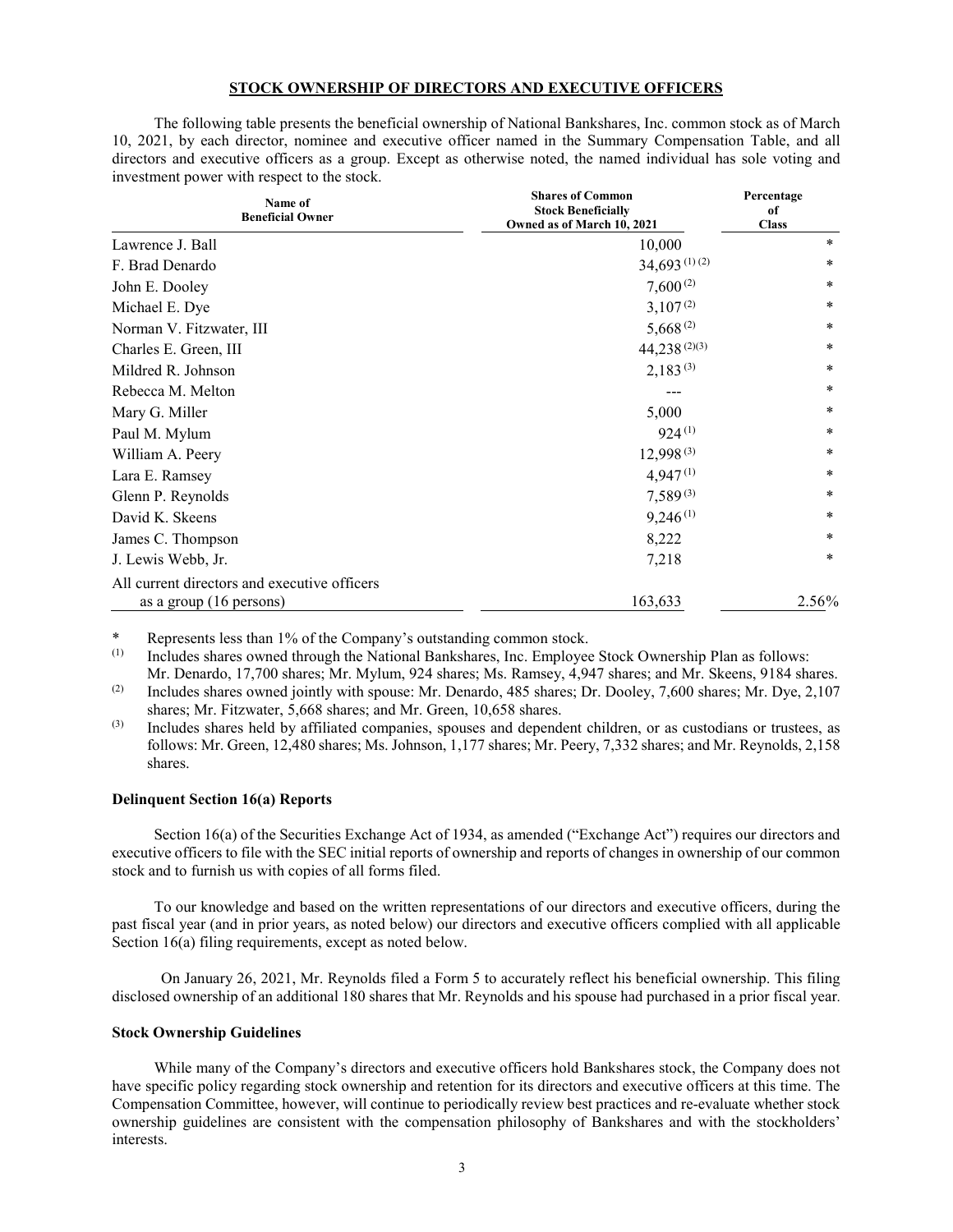# **Anti-Hedging and Pledging Policy**

The Company has adopted an Anti-Hedging and Pledging Policy. Under the policy, Company directors and named executive officers are prohibited from engaging in short sales of Bankshares stock and from engaging in transactions in publicly-traded options, such as puts, calls and other derivative securities based on Bankshares stock including any hedging, monetization or similar transactions designed to decrease the risks associated with holding Bankshares stock such as zero-cost dollars and forward sales contracts. In addition, Company directors and named executive officers are prohibited from pledging Bankshares stock as collateral for any loan or holding Bankshares stock in a margin account.

## **ELECTION OF DIRECTORS**

The Company's articles of incorporation provide that the directors will be divided into three classes (1, 2 and 3) with each class as nearly equal in number as possible and the term of office of each class ending in successive years. The articles of incorporation also provide that the number of directors shall be set by the bylaws but shall not be less than nine or more than 26. On March 13, 2019, the Board of Directors amended the bylaws to set the number of directors from 14 to 12. The current term of office of the Class 1 directors expires at this 2021 Annual Meeting of Stockholders. The terms of Class 2 and Class 3 directors will expire in 2022 and 2023, respectively. In the future, the Board may consider adjustment of the size of each class of directors. All directors of the Company also serve as directors of NBB.

The Board of Directors has nominated four serving Class 1 directors, **Lawrence J. Ball, Michael E. Dye, Mary G. Miller and Glenn P. Reynolds**, to serve a three-year term to expire at the Annual Meeting of Stockholders in 2024. Dr. J. Lewis Webb, Jr. will retire from the Board of Directors effective at the Annual Meeting pursuant to the Company's bylaws. Following the retirement of Dr. Webb, the number of Class I directors will be reduced from five to four, and the size of the Board will be reduced from 12 to 11 directors.

It is the intention of the persons named as proxies, unless instructed otherwise, to vote for the election of the four nominees for Class 1 director. Each nominee has agreed to serve if elected. If any of the nominees is unexpectedly unable to serve, the shares represented by all valid proxies will be voted for the remaining nominees and any other person or persons who may be designated by the Board. At this time, the Board knows of no reason why any nominee might be unable to serve.

## **THE BOARD OF DIRECTORS RECOMMENDS THAT THE STOCKHOLDERS VOTE "FOR" ALL OF THE NOMINEES SET FORTH BELOW.**

#### **PROPOSAL 1**

### **ELECTION OF FOUR CLASS 1 DIRECTORS**

### **Class 1 Nominees for Directors (Nominated to serve until the 2024 Annual Meeting):**

*Lawrence J. Ball* (Age 66): Mr. Ball has served on the National Bankshares, Inc. Board of Directors since 2006. He is retired President of Moog Components Group, a part of Moog, Inc., which is an international corporation. Prior to being named President, Mr. Ball was the Vice President and General Manager of Moog Components Group. Moog Components Group is headquartered in Blacksburg, Virginia, and the company designs and manufactures products in motion control, electronics and fiber optics. Mr. Ball has extensive experience in management and financial reporting. Mr. Ball's experience as a senior manager with a large corporation is considered valuable in adding to the Board of Directors' understanding of larger business operations.

*Michael E. Dye* (Age 66): Mr. Dye has served on the National Bankshares, Inc. Board of Directors since 2017. He became a member of the NBB Board in 2006 with the merger of NBB and the Bank of Tazewell County. Prior to the merger, he had served on the Bank of Tazewell County Board of Directors since 2005. Mr. Dye is a Pharmacist and owner of New Graham Pharmacy (since 1979), Cornerstone Gifts and New Graham Knives, all located in Bluefield, Virginia. He possesses an extensive knowledge of the business activity and community life in the Company's important Bluefield market area. Mr. Dye is past president of the Bluefield, Virginia Downtown Development Corporation and is a member of the Bluefield, Virginia Business and Professional Association and the Bluefield Chamber of Commerce.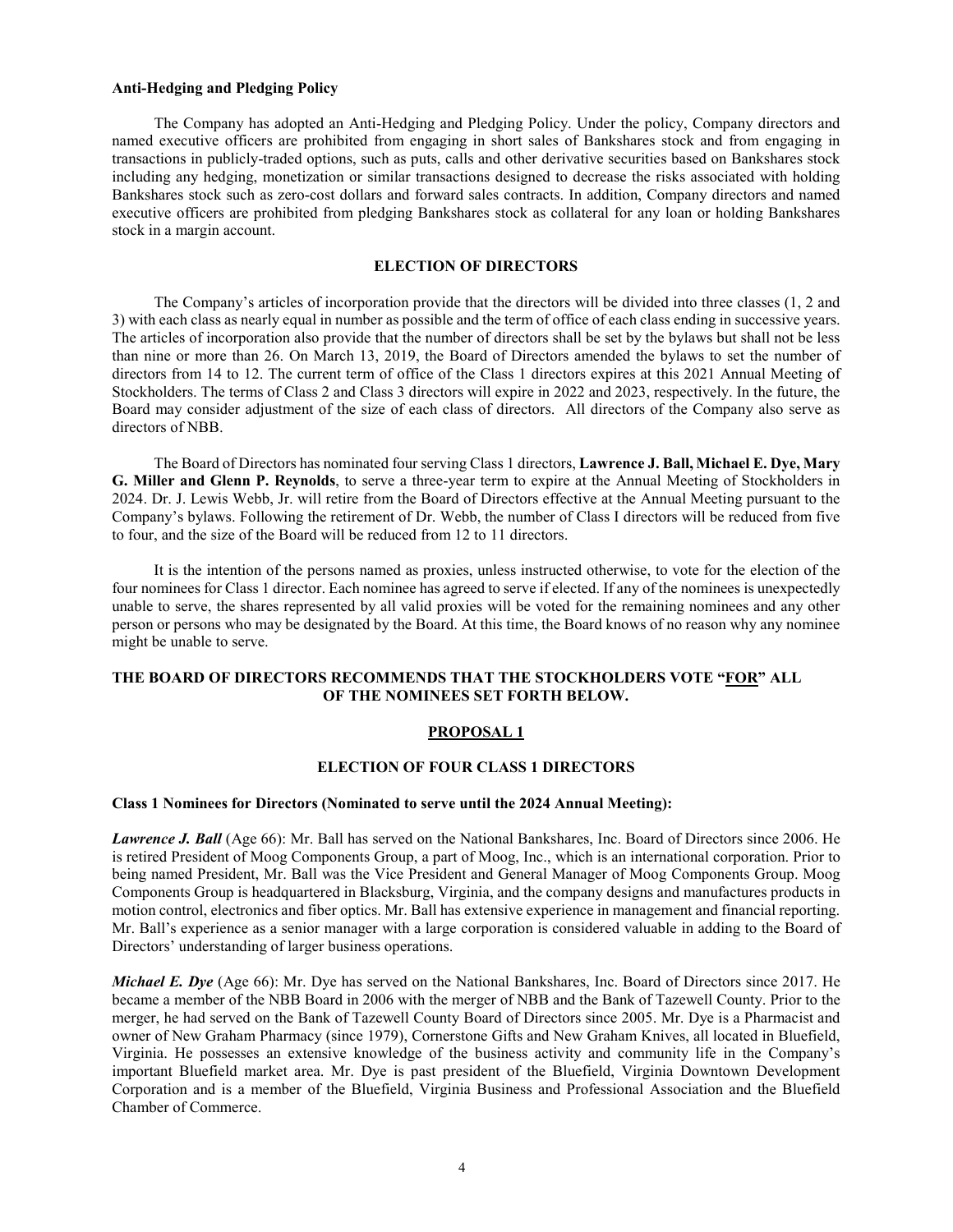*Mary G. Miller* (Age 70): Dr. Miller has served on the National Bankshares, Inc. Board of Directors since 2003. For 30 years, she owned and operated Interactive Design & Development, Inc. ("IDD"), a custom software development company. After selling IDD in 2016, Dr. Miller accepted the position of Director of the Regional Acceleration and Mentoring Program ("RAMP"), which provides programs for technology businesses in the Roanoke-Blacksburg-Lynchburg, Virginia region. In her role at RAMP, she is building a mentor network in the region, conducting business development clinics and directing a residential program for promising technology companies. Dr. Miller brings indepth knowledge of the region's developing technology sector and technology issues to her service on the Board of Directors.

*Glenn P. Reynolds* (Age 68): Mr. Reynolds has served on the National Bankshares, Inc. Board of Directors since 2006. He is the founder and President of Reynolds Architects Incorporated, an architecture firm located in Blacksburg, Virginia. Mr. Reynolds' familiarity with the area's construction and development projects and his experience with local building firms are useful to the Board. In addition, Mr. Reynolds has small business management experience and a network of contacts in the local business and academic communities. He also serves on several area boards and Virginia Tech organizations.

### **DIRECTORS CONTINUING IN OFFICE**

# *Class 2 Directors (Serving until 2022 Annual Meeting)*

*F. Brad Denardo* (Age 68): Mr. Denardo has served on the National Bankshares, Inc. Board of Directors since 2017. He joined National Bank as a Vice President in 1983 and was promoted to Executive Vice President of Loans in 1989. In 2002, he was named Executive Vice President and Chief Operating Officer of National Bank and was also elected to the National Bank Board of Directors. He was named President and Chief Executive Officer of NBB in May 2014 and named Chairman, President and Chief Executive Officer ("CEO") of NBB in September 2017. He was Treasurer of National Bankshares Financial Services, Inc. ("NBFS") from 2001 until 2017. He currently serves as Chairman, President and CEO of NBFS and has served as a director since 2001. He served as Executive Vice President of the Company from 2008 until August 31, 2017. Mr. Denardo was named President and CEO of the Company on September 1, 2017 and named Chairman, President and CEO of the Company on May 15, 2019. In addition to Mr. Denardo's considerable banking experience, his community and professional involvement bring a valuable perspective to the Board. Mr. Denardo is a Board Member of the Virginia Tech Corporate Research Center, the Community Foundation of the New River Valley, the Blacksburg Partnership and Bankers Insurance, LLC.

*John E. Dooley* (Age 66): Dr. Dooley has served on the National Bankshares, Inc. Board of Directors since 2012. He is CEO and Secretary-Treasurer of the Virginia Tech Foundation, Inc., where he oversees the leadership and management of Virginia Tech's private assets in support of university programs and initiatives which total assets exceed \$2.3 billion. Prior to becoming CEO of the Foundation in July 2012, Dr. Dooley served as Virginia Tech's Vice President for Outreach and International Affairs for ten years. Dr. Dooley is an active member of the Virginia Tech community through several committees and special projects. He also serves on the boards of several community and state organizations, including Go Virginia Region 2 Council and The Virginia Chamber of Commerce. He brings extensive financial knowledge and management capabilities to the Board as well as a significant network of contacts in the regional business and academic communities.

*Norman V. Fitzwater, III* (Age 70): Mr. Fitzwater has served on the National Bankshares, Inc. Board of Directors since 2017. He retired as President of A Cleaner World dry cleaning in Blacksburg, Virginia. Prior to opening the Blacksburg dry cleaning business in 1992, he was involved in the management and operation of several furniture manufacturing companies in Virginia and North Carolina. Mr. Fitzwater joined NBB's Board in 2013 and contributes extensive small business and manufacturing experience to the Board. He is President of the Blacksburg Hokie Club and is a member of the Blacksburg Partnership, the Montgomery County Chamber of Commerce and Blacksburg United Methodist Church.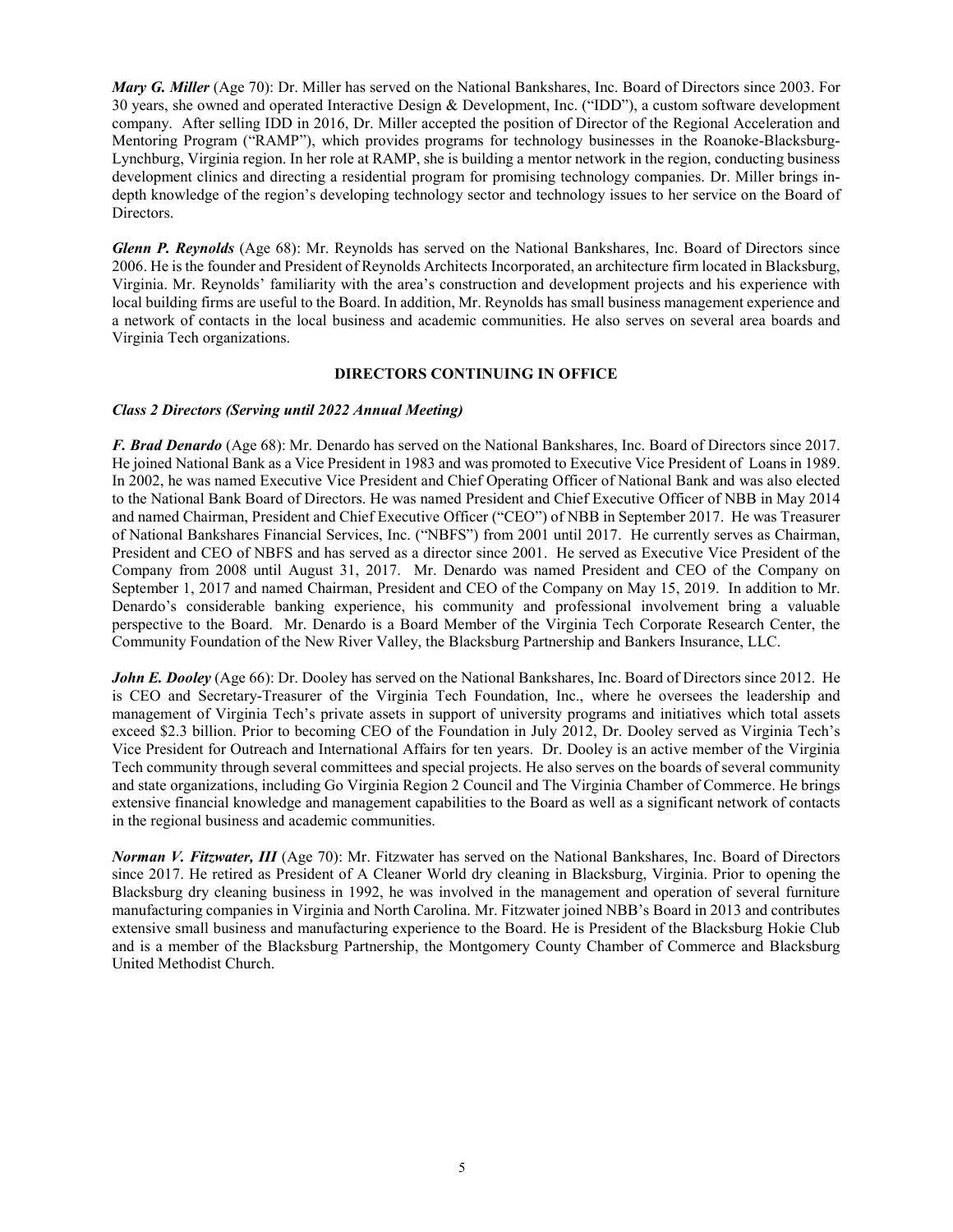### *Class 3 Directors (Serving until 2023 Annual Meeting)*

*Charles E. Green, III* (Age 70): Mr. Green has served on the National Bankshares, Inc. Board of Directors since 2011. Previously, Mr. Green served as a member of the Board of Directors of NBB. He has over 30 years of experience as a community bank director having been elected to the NBB Board in 2006 and to the board of Bank of Tazewell County in 1986. Mr. Green has experience in small business management, as well as insurance and investment matters, all of which benefit the Company. He resides in, and was formerly the mayor of, Tazewell, Virginia, and possesses in-depth knowledge of that portion of the Company's market area and community.

*Mildred R. Johnson* (Age: 66): Ms. Johnson has served on the National Bankshares, Inc. Board of Directors since 2017. As of September 1, 2019, Ms. Johnson retired as the Dean of Admissions at Radford University. For 22 years prior to her retirement at Radford University, she served in various roles at Virginia Tech, most recently as the Associate Vice Provost for Enrollment Management and Director of Undergraduate Admissions. She is a recognized leader in higher education with a career which spans over 44 years, primarily in college admissions. Ms. Johnson has served in leadership positions and on academic boards in both Virginia and nationally. She joined the NBB Board in 2012 and brings valuable experience in higher education and management to the Company. She also serves on the Lewis Gale Hospital Montgomery Board of Trustees.

*William A. Peery* (Age 69): Mr. Peery has served on the National Bankshares, Inc. Board of Directors since 2005. As President of Cargo Oil Co., Inc. in Tazewell, Virginia, Mr. Peery has business management experience, including experience in financial management. Cargo Oil Co., Inc. operates convenience stores and sells petroleum products. The firm is headquartered in Tazewell, Virginia where Mr. Peery resides. Mr. Peery brings small business management experience to the Board. The Company considers small businesses to be a key component of its customer market.

*James C. Thompson* (Age 64): Mr. Thompson has served on the National Bankshares, Inc. Board of Directors since 2017. Mr. Thompson joined the NBB Board of Directors in 2006 with the merger of NBB and the Bank of Tazewell County. Prior to the merger he served on the Bank of Tazewell County Board of Directors since 2005. He served as the Chairman of the Board of Directors of Thompson & Litton, Inc. for 13 years and he is currently the Director of Strategic Initiatives for the firm. He has served on its Board of Directors for 34 years and has been employed by the firm full-time since 1981. Thompson & Litton, Inc. is engaged in the business of engineering, architecture, and construction in seven Mid-Atlantic states. Mr. Thompson brings extensive experience in executive management, finance and strategic planning. He serves as Chairman of the Board of Carilion Tazewell Community Hospital, and on the Carilion Clinic Board of Directors in Roanoke, Virginia, and the Tazewell Community Foundation Board of Directors.

All information is provided as of March 10, 2021, and employment information is provided for the past five years. No director or nominee is related by blood, marriage or adoption to any other director, nominee or executive officer. No director or nominee currently serves or has served within the past five years, as a director of any company which has a class of securities registered pursuant to Section 12 of the Exchange Act, or is subject to the requirements of Section 15(d) of the Exchange Act, or of any company registered as an investment company under the Investment Company Act of 1940. Mr. Denardo currently serves as a director on both of the wholly-owned subsidiaries of the Company, National Bank and NBFS. Except for Mr. Denardo, no other director has been employed by a subsidiary affiliate of the Company during the last five years. Each director and nominee, except for Mr. Denardo, has been determined to be independent by the Board of Directors using the definition of "independent director" that is used for determining compliance with the applicable listing standards for The Nasdaq Stock Market ("Nasdaq"), the national securities exchange on which the Company's common stock is listed. (See also "Corporate Governance Matters-Director Independence and Certain Transactions with Officers and Directors.")

#### **PROPOSAL 2**

#### **ADVISORY (NON-BINDING) VOTE TO APPROVE EXECUTIVE COMPENSATION**

Under the Dodd-Frank Wall Street Reform and Consumer Protection Act of 2010 (the "Dodd-Frank Act") and rules adopted by the SEC under the Dodd-Frank Act, it is required that at least once every three years our stockholders have the opportunity to vote, on a non-binding, advisory basis, to approve the compensation of the Company's named executive officers, as described in the disclosures and discussion regarding executive compensation in this proxy statement (often referred to as a "say-on-pay" vote). Our performance-related compensation philosophy is the basis for all of our compensation decisions. Please refer to the "Executive Compensation" section for an overview of the compensation of the Company's named executive officers, as required by SEC rules. At the 2017 Annual Meeting, stockholders voted in favor to hold this non-binding, advisory vote annually. Accordingly, the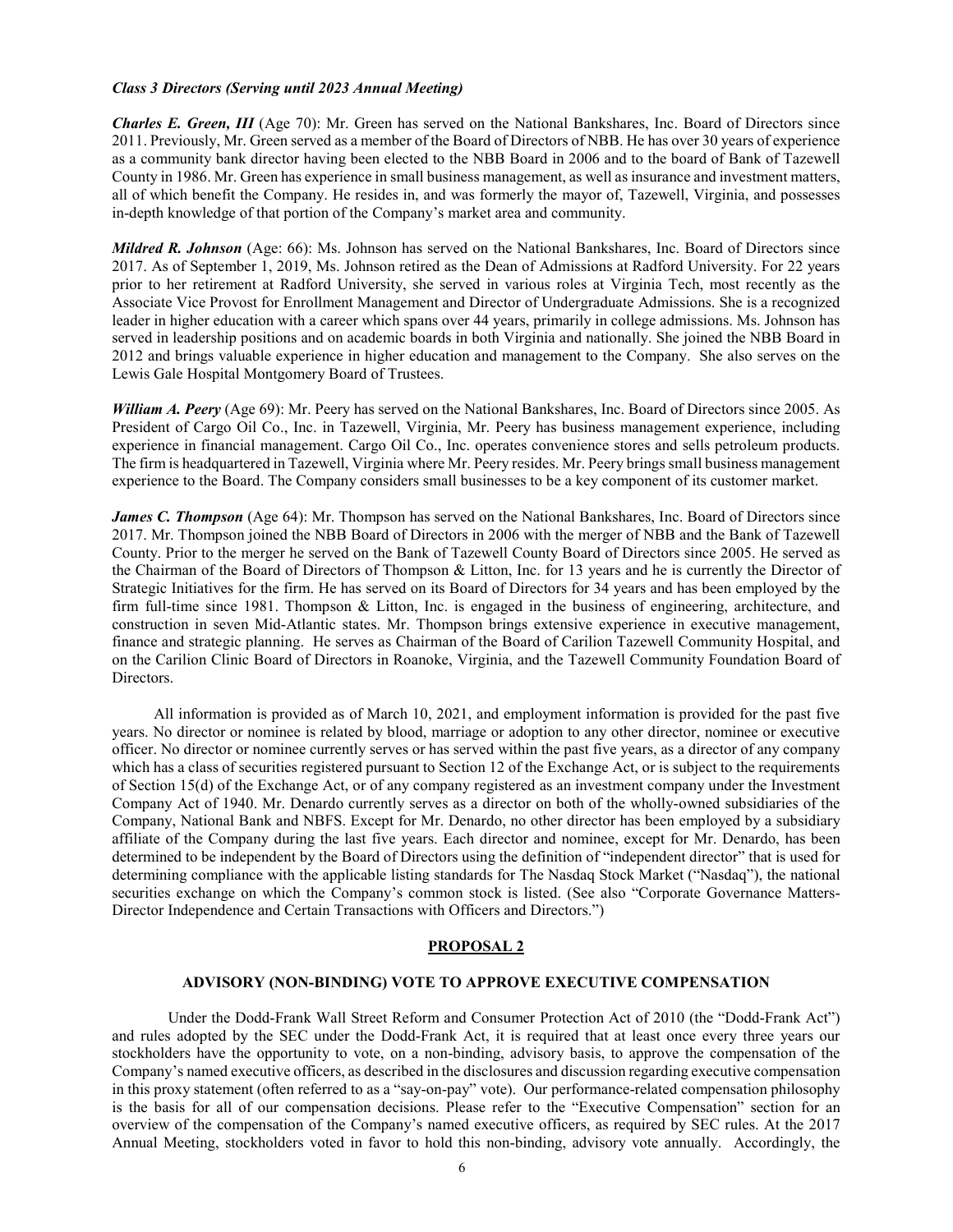Company is asking stockholders to approve our named executive officers compensation through the following resolution:

"RESOLVED, that the stockholders approve the compensation of executive officers as disclosed in the proxy statement for the 2021 Annual Meeting of Stockholders of National Bankshares, Inc. pursuant to the rules of the Securities and Exchange Commission."

The vote is not intended to address any specific item of compensation, but rather the overall compensation of our named executive officers and the compensation policies and practices discussed in this proxy statement. Because the vote is advisory, it will not be binding on the Company or its Board of Directors. However, the Compensation Committee will take into account the outcome of the vote when considering future executive compensation arrangements.

# **THE BOARD OF DIRECTORS RECOMMENDS A VOTE "FOR" APPROVAL OF THE COMPANY'S EXECUTIVE COMPENSATION.**

### **PROPOSAL 3**

# **RATIFICATION OF APPOINTMENT OF INDEPENDENT REGISTERED PUBLIC ACCOUNTING FIRM**

For the year ending December 31, 2021, the Audit Committee of the Board of Directors has appointed Yount, Hyde & Barbour, P.C., ("YHB") as the independent registered public accounting firm to audit the Company's financial statements and its internal controls over financial reporting, subject to ratification by the Company's stockholders. YHB has acted as the Company's independent registered public accounting firm for many years.

The selection of YHB as the Company's independent auditors is not required to be submitted to a vote of the stockholders for ratification. The Company is doing so because it believes that it is a matter of good corporate practice. If the stockholders fail to vote on an advisory basis in favor of the selection of YHB, the Audit Committee will reconsider whether to retain YHB, and may retain that firm or another firm without re-submitting the matter to the stockholders. Even if the stockholders ratify the appointment, the Audit Committee may, in its discretion, direct the appointment of a different independent registered public accounting firm at any time during the year if it determines that a change would be in the Company's best interests.

Representatives of YHB are expected to be at the Annual Meeting of Stockholders. Those representatives will have the opportunity to make a statement at the meeting and to respond to appropriate questions from stockholders.

# **THE BOARD OF DIRECTORS RECOMMENDS THAT THE STOCKHOLDERS VOTE "FOR" RATIFICATION OF THE APPOINTMENT OF YOUNT, HYDE & BARBOUR, P.C. AS THE COMPANY'S INDEPENDENT REGISTERED PUBLIC ACCOUNTING FIRM FOR THE YEAR ENDING DECEMBER 31, 2021.**

# **OTHER BUSINESS**

Management knows of no other matters to be presented for consideration at the Annual Meeting or any adjournments thereof. If any other matters shall properly come before the Annual Meeting, it is intended that the proxy holders named in the enclosed form of proxy will vote the shares represented thereby in accordance with their judgment, pursuant to the discretionary authority granted therein.

### **CORPORATE GOVERNANCE MATTERS**

### **The Board and Board of Directors Meetings**

Each director is expected to devote sufficient time, energy and attention to ensure diligent performance of the director's duties and to attend all regularly scheduled Board, committee and stockholders' meetings. The Company's Board of Directors meets monthly. In 2020, there were 12 regular Board meetings. During 2020, each incumbent director attended 75% or more of the total number of meetings of the Board of Directors of Bankshares and of the Board committees on which he or she served. All directors attended the Company's 2020 Annual Meeting. The Board does not have a formal policy regarding directors' attendance at the Annual Meeting of Stockholders. **Board Leadership Structure**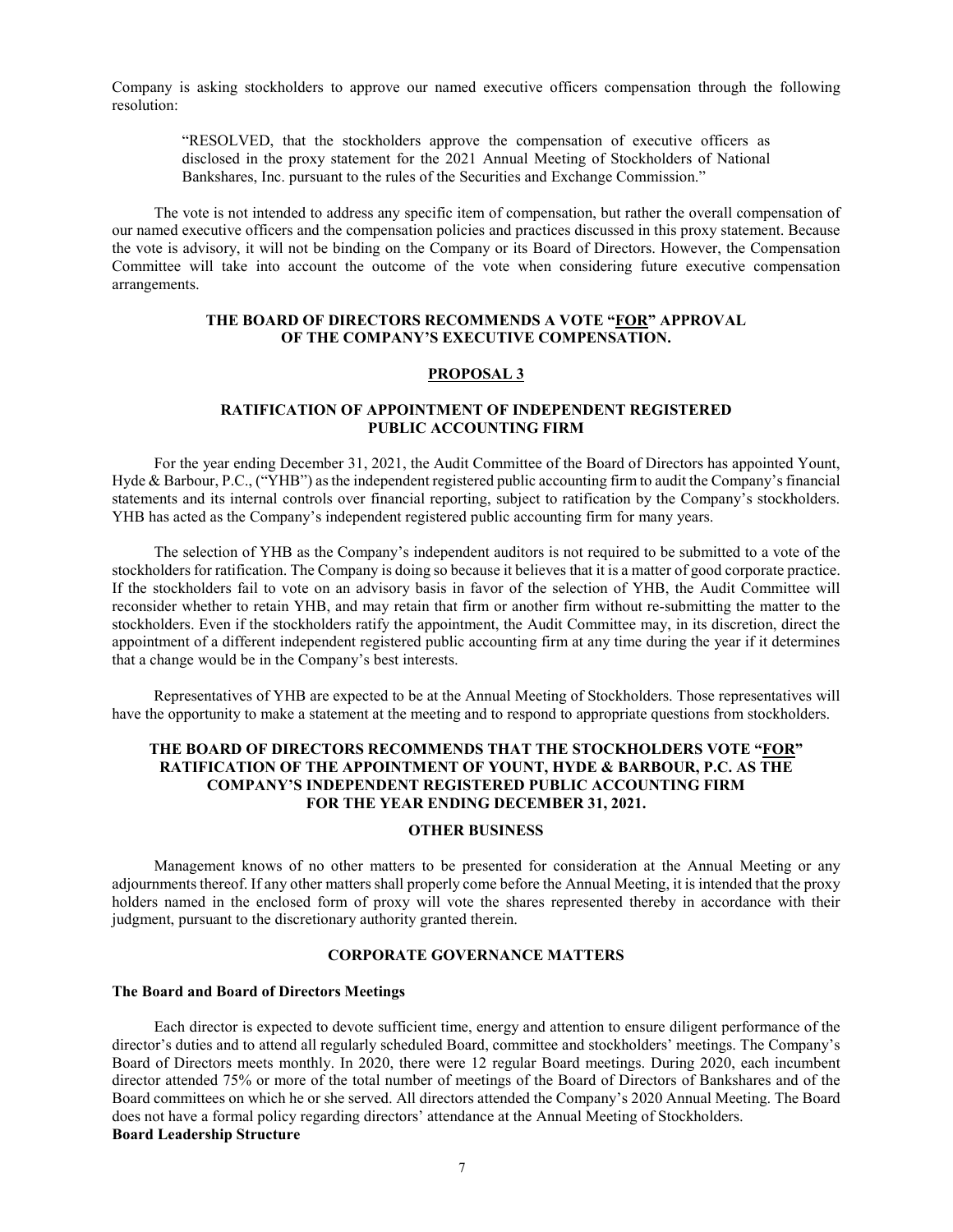In past years, the Company chose to combine the position of chairman of the board and principal executive officer. Mr. Denardo, who has served as the Company's President and Chief Executive Officer since September 1, 2017, was first elected as the Chairman of the Board of Directors in May 2019. He served as the Company's Executive Vice President from 2008 until August 31, 2017 and has served as President and Chief Executive Officer of the Company's primary subsidiary, The National Bank of Blacksburg, where nearly all of the Company's business operations occur, since May 2014. He was named Chairman, President and CEO in September 2017. Prior thereto, Mr. Denardo served as Executive Vice President of NBB. Mr. Denardo has spent his long career in banking and has held leadership positions in both state and national banking trade organizations. The Board of Directors determined that Mr. Denardo's knowledge of NBB and the banking industry, combined with his Board experience, make him the logical and natural choice to serve as Chairman of the Board of the Company. We believe the Board also benefitted from the continuity that Mr. Denardo provided in chairing the Board.

The Board of Directors believes that at times it is important for the independent directors to deliberate and act without having Company management present. To ensure that it has experienced leadership in these situations, the Board annually elects a Vice Chairman/Lead Director, who has the responsibility of chairing meetings when the Chairman is absent or when the Board wishes to meet without any representative of management being present. Mr. Green has served as Vice Chairman/Lead Director since May 2019. We believe this structure provides the Board with independent leadership in situations where the Chairman is excused from acting.

### **Board Committees**

The Company's Board has standing Executive, Audit, Compensation, Nominating and Risk Committees. The purpose of these committees is outlined below.

The **Executive Committee** did not meet in 2020. Mr. Denardo (Chair), Mr. Ball, Dr. Dooley and Mr. Green serve on the committee. The committee, which is subject to the supervision and control of the Board of Directors, has been delegated substantially all of the powers of the Board of Directors to act between meetings of the Board, except for certain matters reserved to the Board by law. Mr. Denardo serves as Chairman of the Executive Committee because of his significant experience and positions held with the Company. Given his past experience with the Company's management responsibilities, he is able to identify issues that require either the involvement of the Executive Committee or the full Board during interim periods between regularly scheduled Board meetings.

The **Audit Committee** met four times in 2020. Mr. Ball (Chair), Dr. Dooley, Mr. Fitzwater, Mr. Green and Dr. Webb serve on the committee. The committee reviews significant audit, accounting and financial reporting principles, policies and practices; is directly responsible for engaging and monitoring the independent auditors of the Company; and provides oversight of the financial reporting and internal auditing functions. A more detailed description of the functions of this committee is contained under the heading "Audit Committee Report". Mr. Ball is qualified as our audit committee financial expert within the meaning of SEC regulations and the Board has determined that he has the accounting and related financial management expertise within the meaning of the listing standards of Nasdaq.

The **Compensation Committee** met two times in 2020. Mr. Green (Chair), Mr. Ball, Dr. Dooley, Ms. Johnson, Mr. Reynolds and Mr. Thompson serve on the committee. This committee is responsible for establishing and approving the compensation of executive officers of the Company. Reference is made to the "Compensation Discussion and Analysis" section of this proxy statement for further information on the duties and responsibilities of this committee. All members of this committee are considered independent within the meaning of SEC regulations and the listing standards of Nasdaq.

The **Nominating Committee** met one time in 2020. Dr. Miller (Chair), Mr. Fitzwater, Ms. Johnson, Mr. Peery, and Dr. Webb serve on the committee. The committee is responsible for developing and reviewing background information on candidates for the Board and makes recommendations to the Board regarding such candidates. All the members of this committee are considered independent within the meaning of SEC regulations and the listing standards of Nasdaq.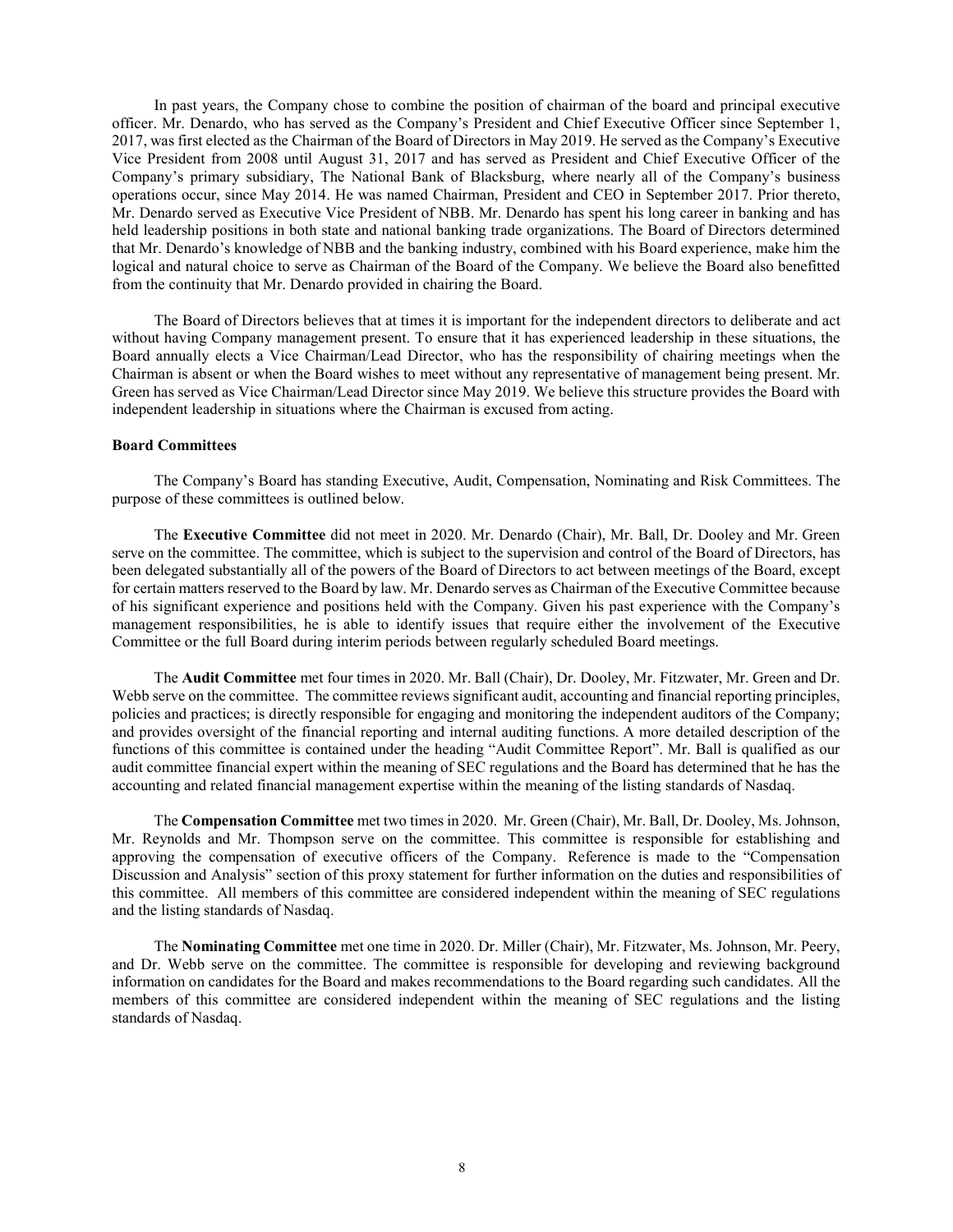The **Risk Committee** met three times in 2020. Dr. Miller (Chair), Mr. Denardo, Mr. Fitzwater, Mr. Peery and Mr. Reynolds serve on the committee. The committee is responsible for overseeing the Company's overall risk framework and risk appetite, and to oversee and approve the Company's practices for risk identification, measurement, monitoring and control.

The charters of the Audit, Compensation, Nominating, and Risk Committees are available on the Company's website, [www.nationalbankshares.com.](http://www.nationalbankshares.com/) For access to the charters, select the "Corporate Governance" tab.

# **Board Compensation**

In 2020, the members of the NBI Board of Directors received \$1,250 for each regular or special Board meeting they attended. They were paid \$800 for each committee meeting unless the committee meeting was held concurrently with the regular board meeting. Directors were also paid an annual retainer fee of \$22,000. The Company's directors receive no other forms of compensation, except as described in the table and paragraph below.

| Directors Compensation Table <sup>(1)</sup> |                                  |            |            |  |
|---------------------------------------------|----------------------------------|------------|------------|--|
|                                             | Fees Earned or Paid in Cash (\$) | Other (\$) | Total (\$) |  |
| Lawrence J. Ball                            | 39,400                           |            | 39,400     |  |
| John E. Dooley                              | 41,900                           |            | 41,900     |  |
| Michael E. Dye                              | 39,500                           |            | 39,500     |  |
| Norman V. Fitzwater, III                    | 41,900                           |            | 41,900     |  |
| Charles E. Green, III                       | 41,900                           |            | 41,900     |  |
| Mildred R. Johnson                          | 39,500                           |            | 39,500     |  |
| Mary G. Miller                              | 39,500                           |            | 39,500     |  |
| William A. Peery                            | 37,000                           |            | 37,000     |  |
| Glenn P. Reynolds                           | 39,500                           |            | 39,500     |  |
| James C. Thompson                           | 39,500                           |            | 39,500     |  |
| J. Lewis Webb, Jr.                          | 41,900                           |            | 41,900     |  |

(1) Directors fees paid to Mr. Denardo are disclosed in the Summary Compensation Table in "Executive Compensation."

Starting in March 2021, the members of the NBI Board of Directors will receive \$1,500 for each regular or special Board meeting they attend. Directors will also be paid an annual retainer fee of \$25,000.

# **Director Independence and Certain Transactions with Officers and Directors**

The Board has determined that each director of the Company, except for Mr. Denardo, is independent, as defined by the listing standards for Nasdaq, the national securities exchange on which the Company's common stock is listed, and none of them is a present or past employee or officer of the Company or its subsidiaries.

In determining that each director meets the Nasdaq listing standards for independence, the Board of Directors recognized that NBB extends credit to the Company's directors and executive officers, and business organizations and persons with whom Company directors and executive officers are associated or related. All loans extended to directors, executive officers and members of their immediate families, and corporations, partnerships and other entities with which such persons are affiliated, are made in the ordinary course of business upon substantially the same terms, including interest rates and collateral, as those prevailing at the time for comparable transactions with persons not affiliated with the Company, and do not involve more than the normal risk of collectability or present other unfavorable features. In making the determination that all of the directors are independent, except for Mr. Denardo, the Board of Directors considered that Mr. Green rents a small office space at a National Bank office. He has a lease with the Bank and pays market rate rent of \$4,560 each year, including in 2019 and 2020. In 2019 and 2020, NBB paid Mr. Reynold's firm \$27,512 and \$66,102, respectively, for architectural services rendered for our new Roanoke office. Except for Mr. Denardo, the transactions listed in this paragraph and the directors' fees, no director received direct or indirect compensation from the Company in 2019 and 2020 that is required to be reported.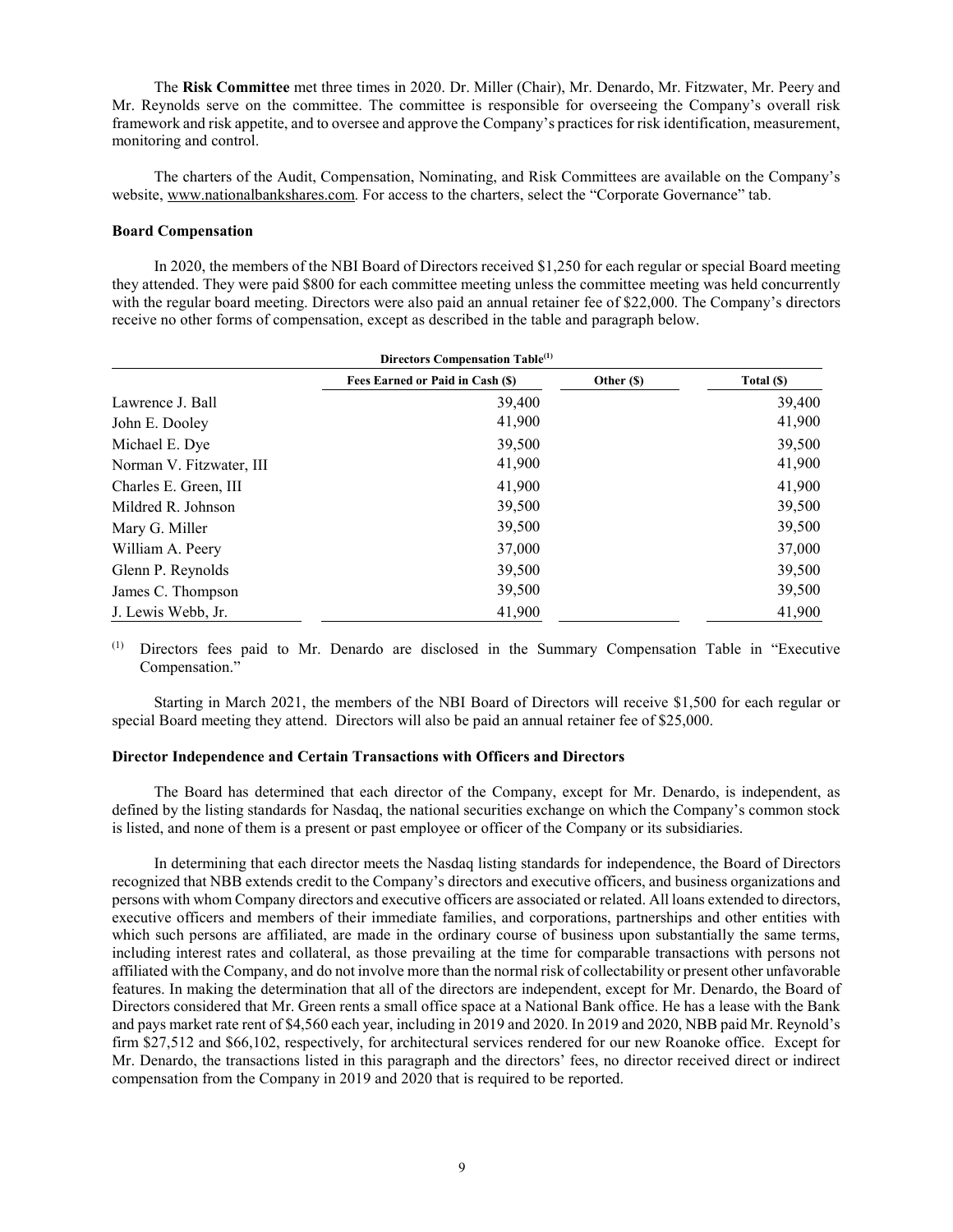### **Board Tenure**

The Company does not have a formal board tenure policy. However, in order to promote director succession planning, the Company's bylaws state that directors reaching the age of 73 shall be ineligible for re-nomination to the Board at the expiration of the term of office during which the director becomes 73 years of age. There are no exemptions or conditions from this bylaw provision.

## **Risk Oversight Practices**

In a financial institution, the role of the board of directors is critical to the organization. To fulfill its responsibility to oversee the Company's risk management processes, the full Board of Directors receives extensive and regular reports from management outlining the status of financial, operational, credit, interest rate, liquidity, information technology (including cyber risk), capital, reputation, strategic, legal, compliance and other risks. The Company's Treasurer and Chief Financial Officer, who serves as the subsidiary bank's Senior Vice President/Operations & Risk Management, attends most meetings of the Board of Directors, is readily available to report to the directors, to answer the directors' questions and is responsible, along with the Risk Committee, for raising any material risk management concerns with the Board.

The Risk Committee of the Board of Directors is responsible for assisting the Board in its oversight of the above-identified risks and for overseeing the Company's enterprise risk management framework. Although risk management is primarily the responsibility of the Company's management, the Risk Committee actively engages with management to establish risk management principles and to determine risk appetite and tolerance. In addition to the Company's Treasurer and Chief Financial Officer being available at Board meetings, the chairperson of the Risk Committee also provides reports to the Board of Directors on various matters relating to risk. These reports are often the result of the committee meeting with such officers and other members of management regularly to discuss major risk exposures.

In addition to the efforts of the Risk Committee, other committees of the Board consider risk within their areas of responsibility. The Audit Committee has responsibility for oversight of risks associated with financial accounting and reporting, including the internal audits completed at both the parent company and subsidiary levels and the system of internal control. This oversight includes reviewing and discussing with management the Company's major financial risk exposures and the procedures utilized by management to monitor and control such exposure. The Compensation Committee oversees risks relating to the Company's compensation plans and programs.

# **Executive Officers**

Information on the Company's executive officers as of December 31, 2020 who are not directors is disclosed in Part I, Item 1, of the Company's Annual Report on Form 10-K for the year ended December 31, 2020, which was mailed with this proxy statement.

### **Code of Ethics**

We expect all of our directors, executive officers and employees to adhere to the highest standards of ethics and business conduct with each other, customers, stockholders and the communities we serve, and to comply with all applicable laws, rules and regulations that govern our business. The Board of Directors has adopted a Directors' Code of Ethics and an Employees' Code of Ethics. A portion of the Code of Ethics contains special provisions for the principal executive officer and senior financial officers of the Company or person performing similar functions for the Company. The Code of Ethics for senior financial officers meets the requirements of a "code of ethics" as defined by Item 406 of the SEC's Regulation S-K. The Code of Ethics is available on the Company's website, [www.nationalbankshares.com.](http://www.nationalbankshares.com/) Select the "Corporate Governance" tab. The respective Codes of Ethics are reviewed on an annual basis by the Board and the executive officers.

### **Stockholder Communication**

Stockholders may communicate with all or any member of the Board of Directors by addressing correspondence to the "Board of Directors" or to the individual director and addressing such correspondence to National Bankshares, Inc., P. O. Box 90002, Blacksburg, Virginia 24062-9002, Attention: Board of Directors (in the case of correspondence addressed to the "Board of Directors"), or to the individual director. All stockholder communications are forwarded to the Board or to the specified directors.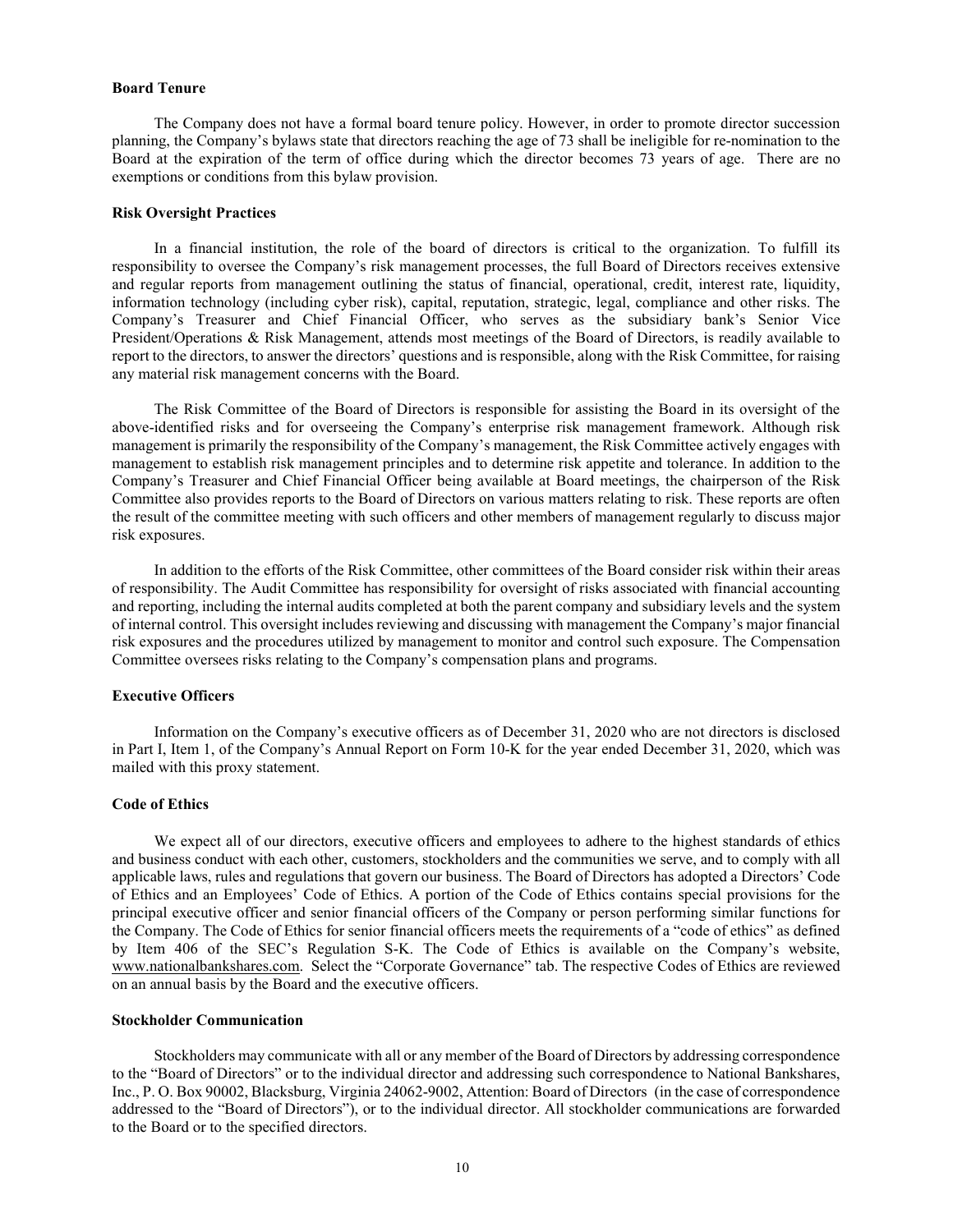### **COMPENSATION COMMITTEE REPORT**

The Compensation Committee of the Board of Directors reviewed and discussed with management the following Compensation Discussion and Analysis. Based on this review and discussion, the Compensation Committee recommended to the Board of Directors that the Compensation Discussion and Analysis be included in this proxy statement and is incorporated by reference into the Company's Annual Report on Form 10-K for the year ended December 31, 2020. This report was prepared by the following independent directors who compose the Compensation Committee:

Charles E. Green, III (Chair) Lawrence J. Ball John E. Dooley Mildred R. Johnson Glenn P. Reynolds James C. Thompson

#### **COMPENSATION DISCUSSION AND ANALYSIS**

### **What are the objectives of the Company's compensation program for its named executive officers?**

National Bankshares, Inc. has four goals for its compensation program for named executive officers. In 2020, these officers were: F. Brad Denardo, Chairman, President & CEO; David K. Skeens, Senior Vice President, Treasurer and Chief Financial Officer ("CFO"); Paul M. Mylum, Executive Vice President/Chief Lending Officer; Lara E. Ramsey, Senior Vice President/Administration and Corporate Secretary; and Rebecca M. Melton, Senior Vice President/Chief Credit Officer. The four goals are:

- To offer salaries and bonuses to fairly reward executive officers for their individual contributions in meeting short-term and long-term corporate strategic and financial goals.
- To offer retirement and post-retirement benefits which incent executive officers to remain in leadership roles and which recognize and reward long tenure with the Company.
- To offer total compensation that allows the Company to retain and recruit executive talent and which is competitive with peer financial institutions, but which fits within the Company's conservative approach to managing overhead expense.
- To offer a compensation program that does not increase, or have the potential to increase, material risk to the Company.

The Compensation Committee considers the results of the stockholder advisory "say-on-pay" vote in its deliberations regarding compensation of the named executive officers. At the Company's 2020 Annual Meeting, the stockholders voted to approve, on an advisory basis, the compensation of the Company's named executive officers, as described in the Compensation Discussion and Analysis set forth in the Company's 2020 Annual Meeting proxy statement. The vote was 3,183,221 shares "For" (79.88% of the shares voted) and 801,857 shares "Against" (20.12% of the shares voted).

#### **What is the program designed to reward?**

The compensation program for the President & CEO is designed to reward the profitable operation of the Company compared to its peers, particularly as measured by return on assets and return on equity. In addition, the program rewards the President & CEO when the Company's short- and long-term strategic goals are met. Inherent in meeting strategic goals is the ability to recognize and manage risks to the Company. Named executive officers, other than the President & CEO, are rewarded for the Company's success in meeting its performance goals and particularly for success in those areas for which they have individual management responsibility. One measure of the officers' success is their ability to recognize and manage risk in their areas of responsibility.

#### **Has the Compensation Committee engaged a compensation consultant?**

In the second half of 2016, the Compensation Committee retained the services of Pearl Meyer & Partners, LLC ("PM&P"), an independent executive compensation consulting firm, to provide consulting services in connection with developing the Company's compensation philosophy and providing a competitive compensation review and incentive plan with respect to executive management, a larger group than the named executive officers. With the assistance of PM&P, the Compensation Committee also developed a peer group of similarly-sized financial institutions.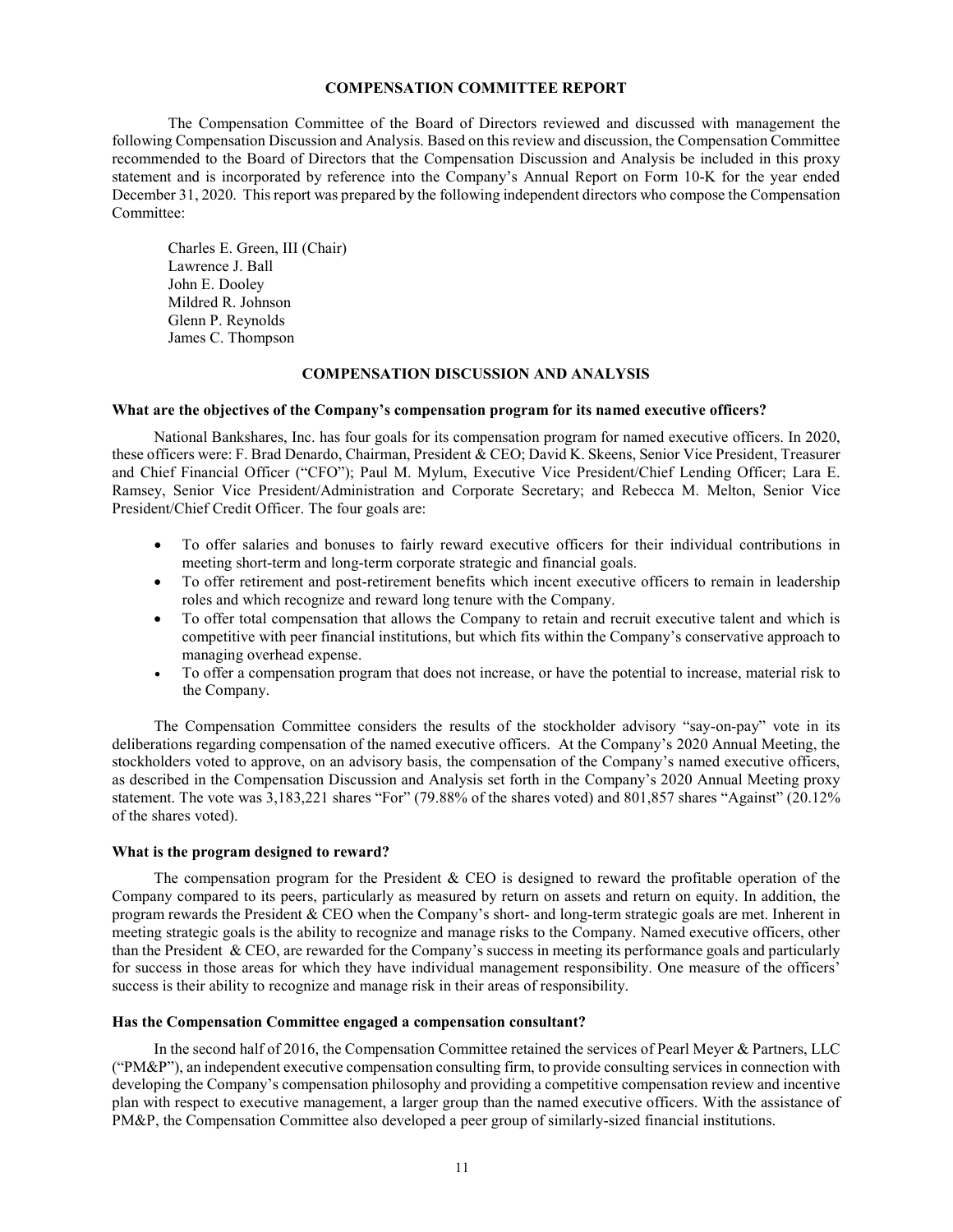The compensation review encompassed (i) an assessment of the Company's executive compensation as compared to market (similar executives in the peer group); (ii) a high-level assessment of the Company's performance relative to peers; and (iii) establishing a basis for discussing potential pay or other compensation changes in future periods.

During 2020, PM&P was further engaged by the Compensation Committee to review both non-employee director compensation and President & CEO compensation. Such review took place after the establishment of 2020 compensation for such directors and the President & CEO.

# **What was the Company's peer group for 2020?**

For 2020, the Compensation Committee, without the assistance of PM&P, updated the Company's peer group of comparable financial institutions that was established in 2016. The 2020 peer group consisted of the following companies with assets ranging from approximately \$1.2 billion to \$3.0 billion:

American National Bankshares Inc.<br>
Mid Penn Bancorp, Inc.<br>
Shore Bancshares, Inc.<br>
Shore Bancshares, Inc. CapStar Financial Holdings, Inc. First United Corporation Reliant Bancorp. Inc.<br>
Codorus Valley Bancorp, Inc.<br>
Codorus Valley Bancorp, Inc.<br>
Codorus Valley Bancorp, Inc.<br>
Codorus Valley Bancorp, Inc. ACNB Corporation **AmeriCerv** Financial, Inc. Penns Woods Bancorp, Inc. The Communication Riverview Financial Corporation C&F Financial Corporation Community Bankers Trust Corporation

Shore Bancshares, Inc. Old Point Financial Corporation Premier Financial Bancorp, Inc. Peoples Bancorp of North Carolina, Inc.

### **What is each element of compensation?**

The elements of compensation are:

- Salary (all named executive officers)
- Non-equity (cash) incentive plan (all named executive officers)
- Qualified retirement plans, including defined benefit, 401(k) and employee stock ownership plan (all named executive officers)
- Nonqualified officers salary continuation plan (all named executive officers except Ms. Melton)
- Board of Directors fees (President & CEO)
- Perquisites and other personal benefits (President & CEO)

# **Why does the Company choose to pay each element of compensation?**

During 2020, the Company used salary as the cornerstone of its compensation program because it believes that the focus of executive officers, particularly of those below the level of the President & CEO, should be on the Company's long-term growth and performance. Annual increases are awarded based upon individual performance in meeting stated goals for that review period. Because salary rather than some form of annual incentive has been the major component of their compensation through 2020, executive officers have sufficient personal economic security to make and support management decisions that may trade immediate gain for greater long-term corporate success. In addition, limiting compensation primarily to salary inhibits the incentive to take unreasonable short-term risks at the expense of reaching long-term goals.

The Company has an annual incentive plan designed to reward achievements of annual corporate financial goals and individual performance goals that are consistent with the Company's strategic plan and focused on growing return to stockholders. The plan provides a method for the Company to motivate, attract and retain qualified executives. Incentive compensation under the plan is paid in the form of a cash bonus and is based on an incentive target for each participant's position. Each of the named executive officers participates in the plan. More information is contained in "Annual Incentive Plan" discussed below.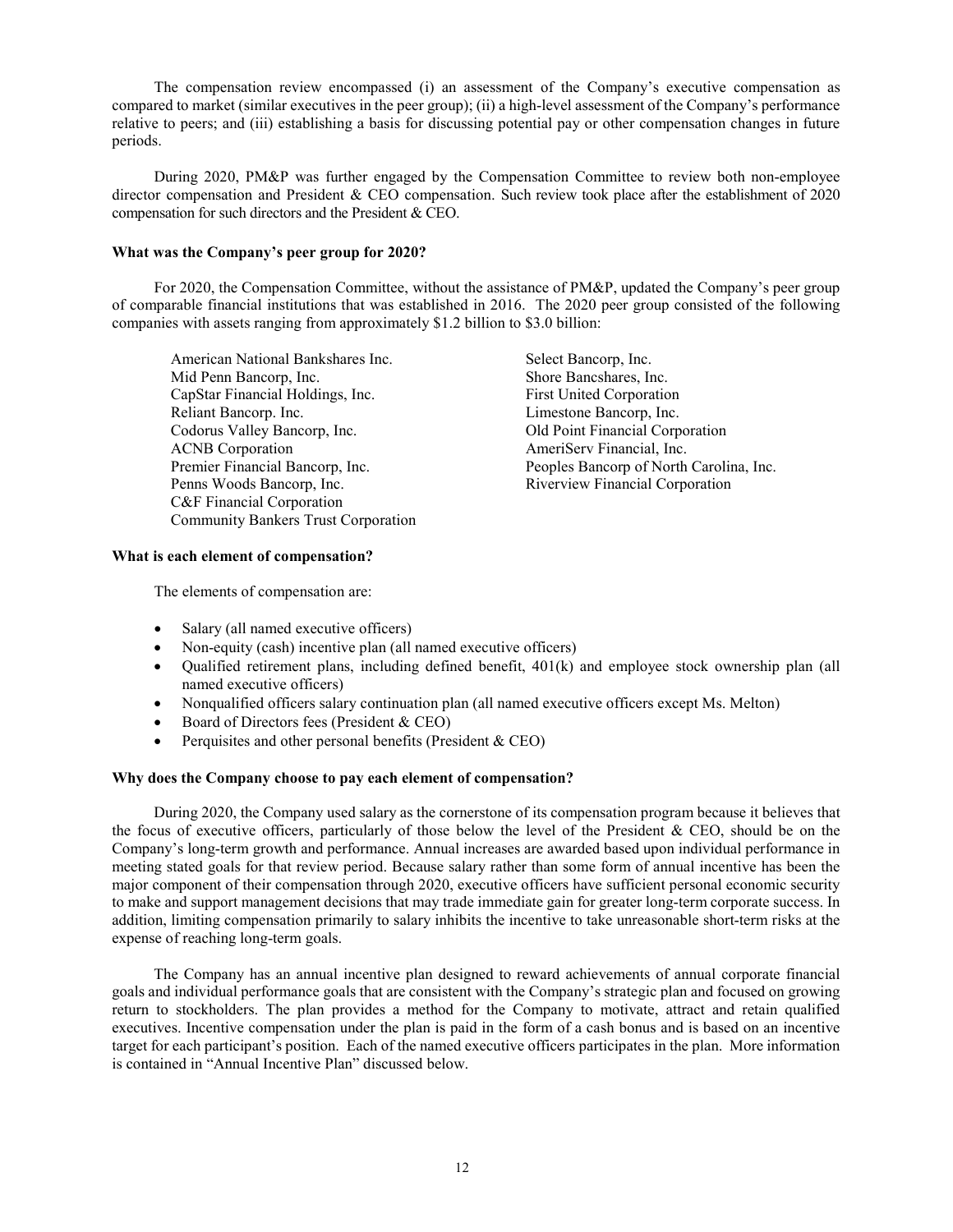Each named executive officer, along with all other eligible Company employees, participates in three qualified retirement plans. NBI sponsors a defined benefit pension plan, the National Bankshares, Inc. Retirement Income Plan. The Company also sponsors The National Bankshares, Inc. Retirement Accumulation Plan, which is a 401(k) plan, and the National Bankshares, Inc. Employee Stock Ownership Plan. The Company believes that it is important to assist its long-term employees, including its executive officers, in assuring financial security in retirement for themselves and their families. National Bankshares, Inc. also believes that its Employee Stock Ownership Plan helps to align the interests of all employees, including executive officers, with the interests of its stockholders. More information is contained in "Qualified Retirement Plans."

The Company has established a nonqualified salary continuation plan that is designed to provide certain key Company officers, including certain named executive officers, with supplemental retirement income. This plan was established to enhance the Company's ability to retain key decision-makers and to supplement the retirement benefits of those more highly compensated executives who, because of legal limitations, are unable to participate fully in the qualified retirement plans. There is further discussion in "Nonqualified Retirement Plans."

In 2020, Mr. Denardo served as a paid director of the Company and/or of one of its subsidiaries. He received the same compensation as outside directors. The Company believes that this is an appropriate practice because this executive officer devotes additional time to his Board of Directors' responsibilities, and all directors, both internal and external, share the same fiduciary obligations and liability risk.

The perquisites and personal benefits that are provided to Mr. Denardo are defined in his employment agreement. These items were agreed to for two reasons. First, they are typical benefits for individuals holding the respective positions in peer banks and financial holding companies. As such, they are part of a total compensation package that is competitive in the Company's operating environment. Second, certain perquisites that offer a degree of personal benefit are also directly related to job performance. The perquisites that are available to any of the other named executive officers are limited in nature and available to all employees of the Company. See "Executive Compensation" and "Employment Agreements and Change in Control Arrangements."

### **How does the Company determine the amount for each element?**

**Salary**: The salaries of National Bankshares' named executive officers, except for the President & CEO, are within the Company's established salary ranges for each officer position. The ranges are developed after considering an annual salary survey published by the Virginia Bankers Association as well as publicly available salary information about comparable positions at institutions in the Company's peer group and in the locations in which Bankshares and its subsidiaries do business. The annual increase in base salary for these individuals is determined by the President & CEO. In making the determination, Mr. Denardo considers the nature and responsibility of the position; the competitiveness of the market for the executive's services; the expertise of the individual executive; and to what degree the executive has achieved annual performance goals. Individual annual performance goals support the Company's business strategy, but are not tied to objective performance measures. The President & CEO reports changes to the executive officer salaries to the Compensation Committee at least annually.

Mr. Denardo's base salary of at least \$360,000 was set in the amended and restated employment agreement dated March 11, 2015, effective January 1, 2015. The base salary was increased to its current level primarily as a result of Mr. Denardo being named President & CEO of the Company and assuming these roles and responsibilities, as well as his continuing in those positions.

The base salary for Mr. Denardo was determined after considering compensation for this position reported in the Virginia Bankers Association's annual salary survey and from the public documents of peer group institutions that disclose salaries paid to other individuals holding similar positions. The Compensation Committee determines annual salary increases for Mr. Denardo after assessing his contributions to the success of the Company. In measuring the Company's success, the Committee compares NBI's financial results to the peer group listed above. Specifically, the Compensation Committee compares Bankshares' return on assets ("ROA") and return on equity ("ROE") with the average ROA and ROE of the peer bank holding companies. Based on the Company's performance relative to its peers in 2019, the Compensation Committee set Mr. Denardo's 2020 salary at \$499,389, which was an increase over his salary in 2019. The Committee also considered Mr. Denardo's extensive tenure and long track record of success in profitably leading the Company and NBB and in managing risks to the Company and NBB encountered in a challenging economic environment. Although the Committee weighs the peer comparison heavily in determining Mr. Denardo's salary increase, it does not utilize an objective formula. The Committee considers the Company's progress in meeting budget goals for the year, but it does not utilize a quantitative assessment of budget goals in determining the amount of annual salary increase. Likewise, although there are no objective measures utilized, the Committee considers stock performance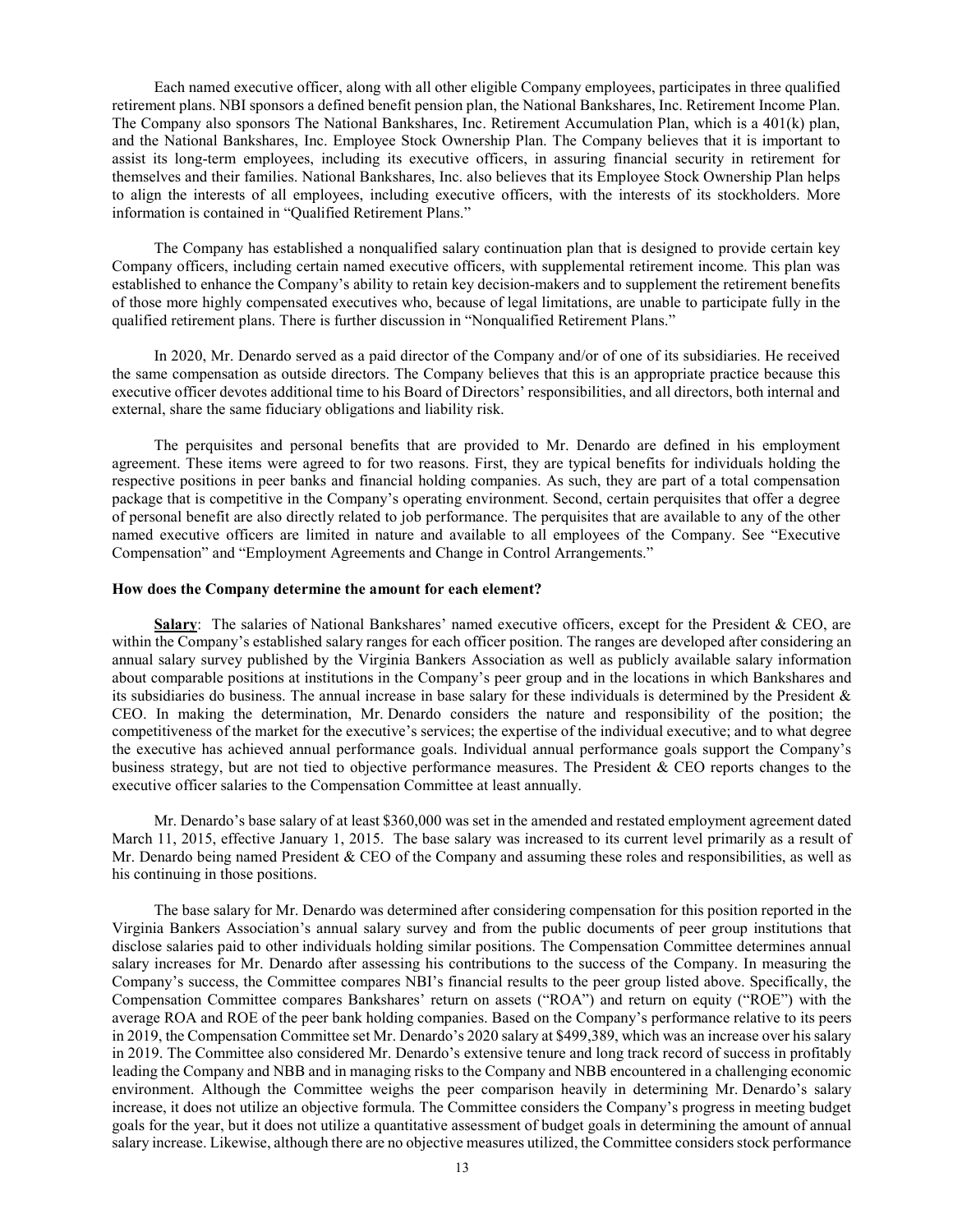and the level of stockholder dividends, among other criteria, in establishing salary. In assessing Bankshares' stock performance, the Compensation Committee looks at its price, the price to earnings ratio and dividend yield as compared with the stock of the Company's identified peers. The Committee validates salary increases by referring to the Virginia Bankers Association salary survey and to public documents from peer institutions. As mentioned above, the annual increase in base salary for all other executive officers is determined by the President  $&$  CEO, who reports such increases to the Board.

**Annual Incentive Plan Bonus**: An annual incentive cash bonus paid to each of the named executive officers for 2020 was determined pursuant to the Company's Annual Incentive Plan. This plan is discussed in greater detail under "Annual Incentive Plan."

**Qualified Retirement Plans**: The named executive officers participate with other eligible employees in the Company's three qualified retirement plans. Every participant's benefits are determined under the specific provisions of each of the plans. These plans are discussed in greater detail under "Qualified Retirement Plans."

**Nonqualified Salary Continuation Plan**: In 2006, the Company's subsidiaries entered into salary continuation plan agreements, which may be amended from time to time, with a group of selected senior officers. Assuming retirement at normal retirement age (as defined in the plan), contributions to the Salary Continuation Plan are sufficient to provide a minimum of 15 annual supplemental retirement income payments of 25.0% of 2008 annual compensation (adjusted by a pre-retirement inflation factor of 4%) for Mr. Denardo, 25.0% of 2013 annual compensation (adjusted by a pre-retirement inflation factor of 4%) for Mr. Skeens, 20.0% of 2012 annual compensation (adjusted by a pre-retirement inflation factor of 4%) for Mr. Mylum, and 23.1% of 2016 annual compensation (adjusted by a pre-retirement inflation factor of 4%) for Ms. Ramsey. Ms. Melton does not participate in the plan.

**Board of Directors Fees**: Mr. Denardo received the same compensation as outside directors for serving as a director of the Company. See also "Corporate Governance Matters."

**Perquisites and Other Personal Benefits**: The Compensation Committee has determined that Mr. Denardo, as President & CEO, should receive a comprehensive and competitive total compensation package, including perquisites. During 2020, these perquisites were limited to a Company-owned automobile, which facilitates business travel, as well as sports tickets and club memberships which assist Mr. Denardo with marketing and business development efforts. Mr. Denardo, with approval of the Compensation Committee, determines perquisites available to the other named executive officers, if any, and reports annually to the Compensation Committee on these items.

## **How does each element and the Company's decisions regarding that element fit into the Company's overall compensation objectives and affect the decisions regarding other elements?**

As noted above, each compensation element supports retention, the achievement of short- and long-term corporate goals, and provides reasonable financial security to the employee. Each year, the Compensation Committee assesses the total compensation package for each named executive officer to determine that it is appropriate. The Compensation Committee also reviews each element of the compensation package and determines that each is satisfactory in relation to the other.

#### **Annual Incentive Plan for 2020**

As described above, during 2016, the Compensation Committee retained the services of PM&P, an independent executive compensation consulting firm, to assist the Compensation Committee in its review of executive compensation and to develop an Annual Incentive Plan (the "Incentive Plan") for certain executive officers, which the Compensation Committee approved and adopted in 2016. The Compensation Committee believes that the Incentive Plan demonstrates that the Board and management recognize current trends and best practices with respect to executive compensation, and provides a focus for management to create value for stockholders.

# **Plan Purpose**

The purpose of the Incentive Plan is to reward the achievements of annual corporate financial goals and individual performance goals that are consistent with the Company's strategic plan and focused on growing return to stockholders. The Incentive Plan is further intended to assist the Company in its ability to motivate, attract and retain qualified executives. The Incentive Plan was in effect January 1, 2020 through December 31, 2020, and will continue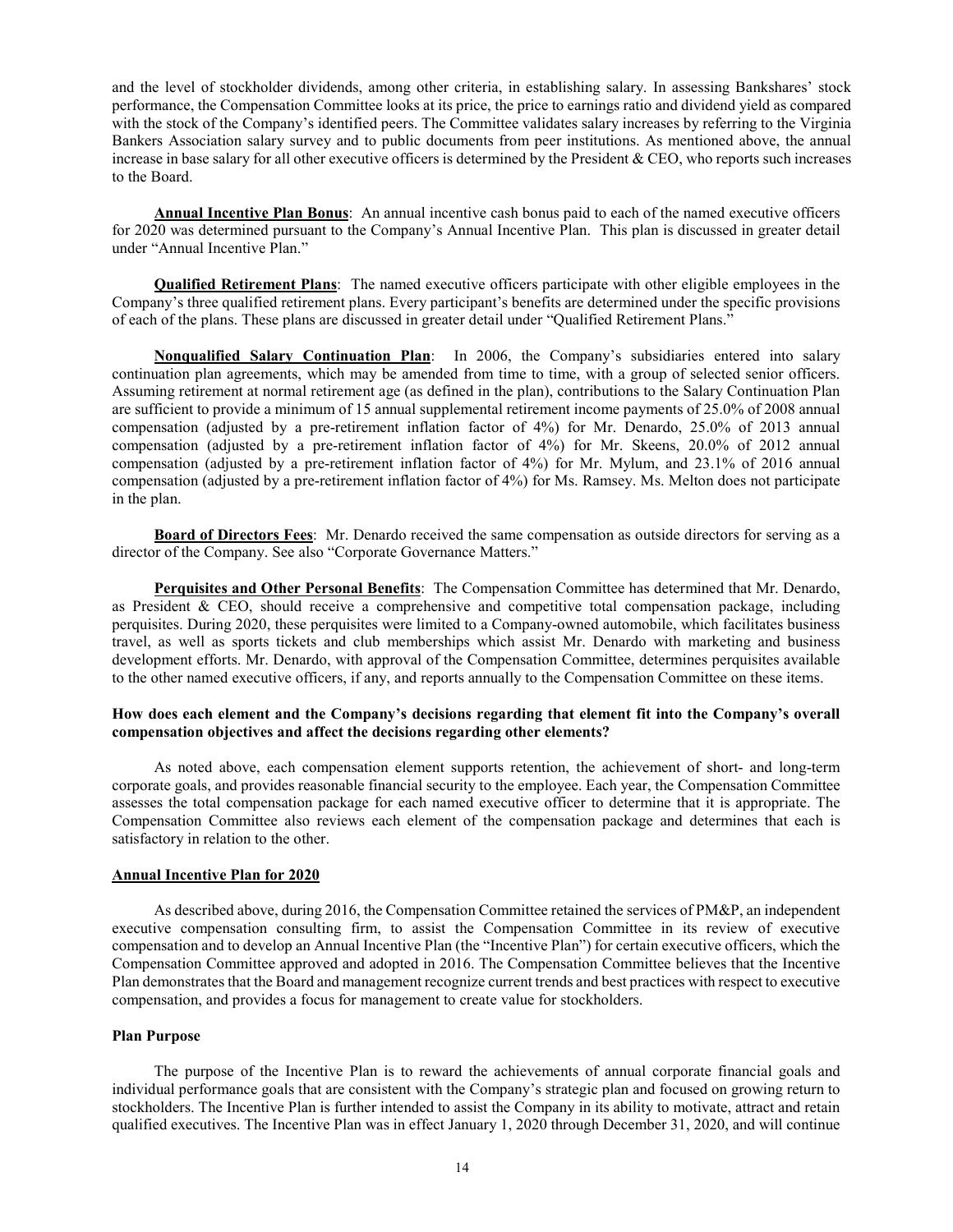to renew for successive one-year periods (each year called a "Plan Year") as determined by the Compensation Committee.

# **Plan Participation**

Incentive Plan participation is limited to the President & CEO and those executive officers, including the named executive officers, that the President & CEO recommends and that the Committee approves during the first 90 days of each Plan Year. Any incentive compensation is paid in the form of a cash bonus and is based on an incentive target that is approved at the beginning of each Plan Year by the Compensation Committee. The Compensation Committee determines the amount of any incentive compensation award to be paid, following a review of the recommendations of the President & CEO.

### **How are Incentive Plan awards calculated?**

Awards under the Incentive Plan are paid out of a pool calculated on both the individual incentive targets of each participant in the Incentive Plan and of the Company's level of performance achieved in one or more financial objectives that the Compensation Committee approves at the beginning of each Plan Year. Target annual incentive awards for each named executive officer is expressed as a percentage of base salary, as follows:

| <b>Named Executive Officer</b> | <b>Target Annual Incentive</b><br>(As a % of Base Salary) |
|--------------------------------|-----------------------------------------------------------|
| F. Brad Denardo                | 30%                                                       |
| David K. Skeens                | <b>20%</b>                                                |
| Rebecca M. Melton              | 20%                                                       |
| Paul M. Mylum                  | 20%                                                       |
| Lara E. Ramsey                 | 20%                                                       |

Seventy percent (70%) of the President & CEO's target annual incentive award is based on the achievement of pre-determined corporate financial goals. The remaining thirty (30%) is based on individual performance. One-half (50%) of the other executive officers' target annual incentive award is based on the achievement of pre-determined corporate financial goals. The remaining one-half (50%) is based on individual performance. The corporate financial goals are established by the Compensation Committee. For Mr. Denardo, the individual performance assessment is made by the Compensation Committee, and for the other named executive officers the individual performance assessment is made by the Compensation Committee and Mr. Denardo. The assessments take into account both quantitative and qualitative factors.

### **Award Components**

**Corporate Financial Component**:Cash awards under the Incentive Plan are paid out of the plan's incentive pool after a Plan Year. At the beginning of the Plan Year, the Compensation Committee establishes threshold, target and superior levels of corporate financial performance. The ultimate value of the incentive pool can increase based on actual performance and is funded based on year-end results as follows:

| <b>Level of Performance</b> | <b>Incentive Pool Funding</b> |
|-----------------------------|-------------------------------|
| Superior                    | 150%                          |
| Target                      | $100\%$                       |
| Threshold                   | 50%                           |
| <b>Below Threshold</b>      | 0%                            |

The Compensation Committee also retains the discretion to consider other factors (including, for example, our performance relative to peers, market conditions, the interest rate environment or any unusual expenses) in determining the overall corporate financial component payout. For the 2020 Plan Year, the incentive pool was funded based on the achievement of pre-determined company-wide Net Income goals for 2020 established by the Compensation Committee, as follows:

| <b>Corporate Financial</b> |           | <b>Level of Performance</b> |          |          |  |
|----------------------------|-----------|-----------------------------|----------|----------|--|
| Goal                       | Threshold | Target                      | Superior | Actual   |  |
| Net Income                 | \$8.730   | \$17.459                    | \$26.189 | \$16,077 |  |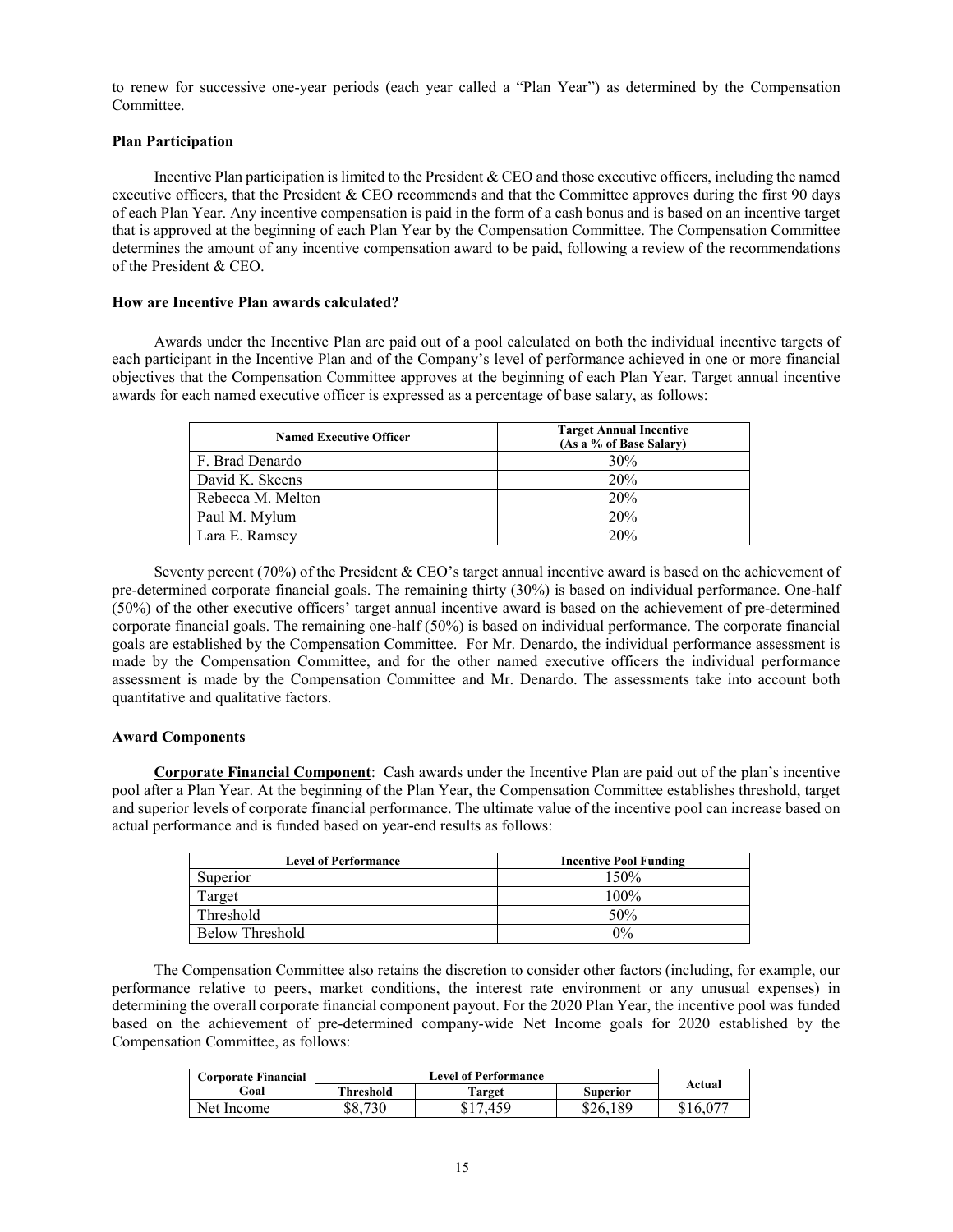Based on the Net Income achieved by the Company in 2020, the incentive pool was not funded at 100% of target. This was primarily due to the economic situation related to the COVID-19 pandemic and its negative affect on the Bank's financial results.

**Individual Performance Component**: At the beginning of the Plan Year, individual performance criteria for each of the named executive officers is presented to the Compensation Committee by the President & CEO. The Company considers the individual goals confidential strategic information, and does not publicly disclose such information for competitive reasons.

In February 2021, the Compensation Committee reviewed and considered each named executive officer's performance during the 2020 Plan Year, including recommendations and performance summaries from the President & CEO for each of the other named executive officers. The Compensation Committee reviewed the President & CEO's 2020 Plan Year performance independently.

### **2020 Award Payouts**

Based on the corporate financial component and individual performance component determinations described above, the actual cash incentive awards received by each of our named executive officers for 2020 were as follows:

| <b>Named</b>                                |              | <b>Corporate Financial</b> | <b>Individual Performance</b> |            | <b>Actual Award Payout</b> |            |
|---------------------------------------------|--------------|----------------------------|-------------------------------|------------|----------------------------|------------|
| <b>Executive Officer</b>                    |              | Component                  |                               | Component  |                            |            |
|                                             | Allocated \$ | Awarded \$                 | Allocated \$                  | Awarded \$ | Allocated \$               | Awarded \$ |
| F. Brad Denardo <sup><math>(1)</math></sup> | 100,800      | 92,837                     | 43,200                        | 43,200     | 144,000                    | 136,037    |
| David K. Skeens <sup><math>(2)</math></sup> | 17,520       | 16,136                     | 17,520                        | 17,520     | 35,040                     | 33,656     |
| Becky M. Melton <sup>(2)</sup>              | 18,550       | 17,085                     | 18,550                        | 18,550     | 37,100                     | 35,635     |
| Paul M. Mylum <sup>(2)</sup>                | 19,000       | 17,499                     | 19,000                        | 19,000     | 38,000                     | 36,499     |
| Lara E. Ramsey $(2)$                        | 13,000       | 11,973                     | 13,000                        | 13,000     | 26,000                     | 24,973     |

(1) Corporate financial component is 70% of total award and individual performance component is 30% of total award.

(2) Corporate financial component is 50% of total award and individual performance component is 50% of total award.

The Incentive Plan awards paid to the named executive officers in early 2021 for fiscal 2020 performance are also provided in the Summary Compensation Table.

### **How are the Corporate Financial and Individual Performance components of the Incentive Plan determined?**

The President & CEO recommends corporate financial goals for a Plan Year to the Compensation Committee within the first 90 days of a Plan Year, which the Compensation Committee reviews and, if in agreement, approves in writing.

### **How is the Incentive Plan administered?**

The Compensation Committee is responsible for the oversight, supervision and existence of the Incentive Plan and for any modification or termination of the Incentive Plan. As mentioned above, the Compensation Committee also retains the discretion to consider other factors (including, for example, our performance relative to peers, market conditions, the interest rate environment or any unusual expenses) in determining the overall corporate financial component payout. The President & CEO monitors the individual performance component for each participant and makes recommendations to the Compensation Committee concerning award opportunities and the amount of a participant's awards under the Incentive Plan. The President & CEO has been delegated discretion to interpret the terms of the Incentive Plan, to determine eligibility for benefits, and to calculate the incentive compensation awards under the Incentive Plan, with the exception of matters concerning his own eligibility or awards under the Incentive Plan. The Compensation Committee will make decisions concerning all matters concerning the President & CEO's award, approve all opportunities, goals and award payments made to the named executive officers and approve the aggregate value of opportunities and award payout under the Incentive Plan. The Compensation Committee, in its discretion, makes all final determinations which may be necessary or desirable for the effective administration of the Incentive Plan.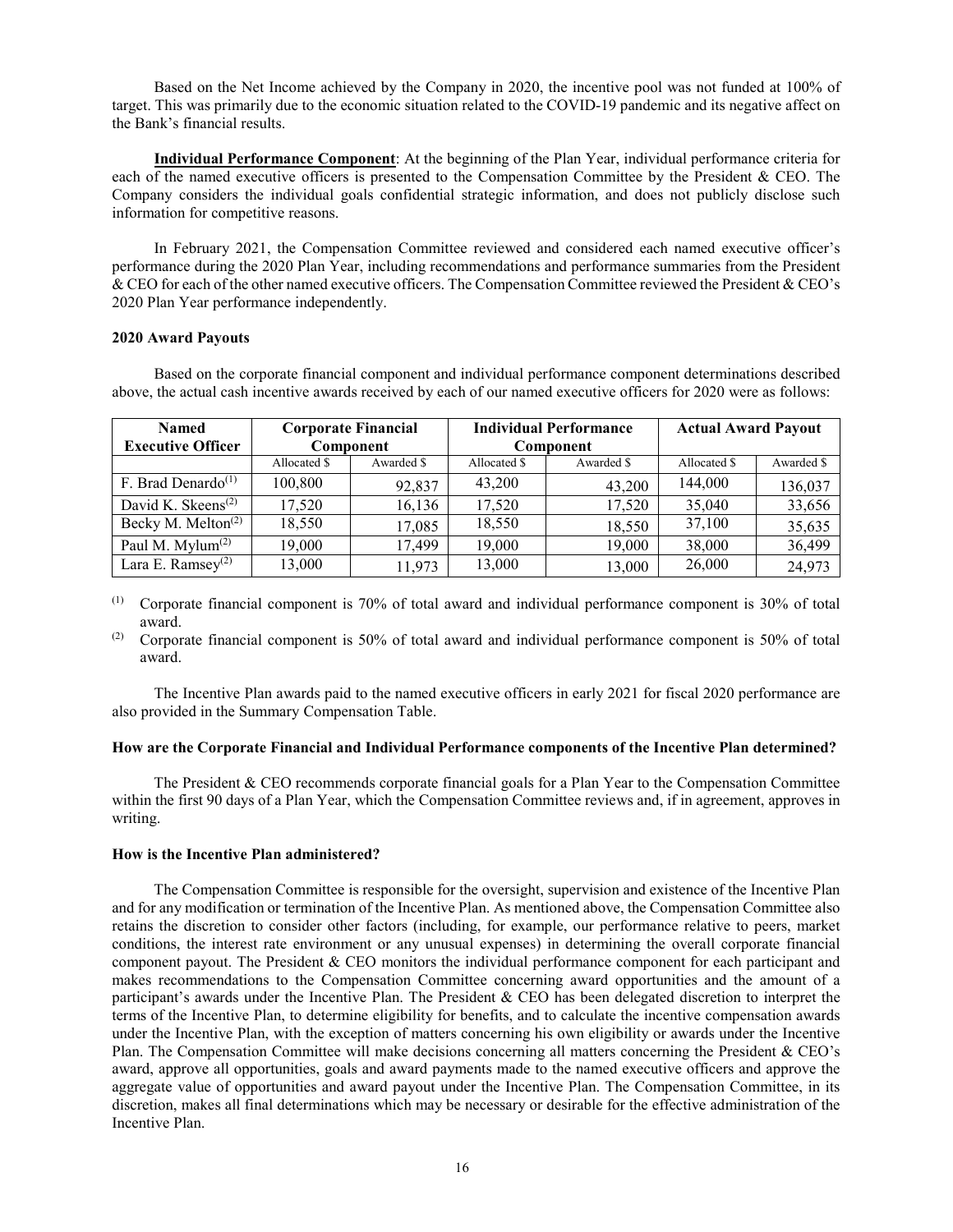Unless the Compensation Committee deems otherwise, awards will not be earned or paid, regardless of corporate financial or individual performance, if (1) any regulatory agency issues a formal, written enforcement action, memorandum of understanding or other negative directive action where the Compensation Committee considers it imprudent to provide awards under the Incentive Plan, or (2) after a review of the Company's credit quality measures, the Compensation Committee considers it imprudent to provide awards under the Incentive Plan.

The Compensation Committee may withhold or adjust any incentive compensation award in its sole discretion as it deems appropriate and will have the President & CEO notify each participant of its decision to withhold or adjust an incentive compensation award.

The Incentive Plan has provisions for prorated payments to a participant in the event of the participant's death, permanent disability or retirement. If a participant's employment ceases for any other reason, including, without limitation, a voluntary termination of employment by a participant as defined by the Company's personnel policies, or an involuntary termination with or without cause, the participant will not be eligible for any incentive compensation award under the Incentive Plan.

Payments under the Incentive Plan are subject to the Company's Clawback Policy described below.

# **Compensation Clawback**

The Company has adopted a clawback policy applicable to our named executive officers. Under the clawback policy, the Compensation Committee may, in its reasonable discretion, require an executive officer to reimburse the Company for the amount of any payment previously received by such officer under a cash bonus plan as well as an equity compensation plan. This type of reimbursement is often called a "clawback." The clawback would apply if the Company is required to restate financial statements for any year in the three-year period preceding the date on which the Company would be required to prepare a restatement, regardless of whether such restatement was a result of an officer's intentional misconduct or gross negligence. Once the SEC and Nasdaq adopt and implement a final rule for clawback policies as mandated by the Dodd-Frank Act, the Company will modify its existing policy as necessary.

# **COMPENSATION COMMITTEE PROCEDURES**

Pursuant to its charter, the Compensation Committee is charged with annually evaluating the performance of the Company's President & CEO and determining the appropriate compensation and benefits package for him. As authorized by its charter, the Compensation Committee has delegated to Mr. Denardo the responsibility for evaluating the performance and setting the compensation of the other named executive officers, and he reports to the Compensation Committee at least annually about those matters.

In carrying out its responsibilities, the Compensation Committee meets at least once each year. There are no officers or employees present at the Compensation Committee's annual meeting to evaluate the performance of the President & CEO and to determine his compensation. The Compensation Committee considers the Company's financial performance data; information about the financial performance of peer institutions; and salary data from salary surveys and publicly available sources. The Compensation Committee also monitors the results of the annual advisory "say-on-pay" vote and incorporates such results as one of many factors considered in connection with the discharge of its responsibilities, although no such factor is assigned a quantitative weighting. Because a substantial majority of our stockholders approved the compensation program described in the Company's proxy statement in 2020, the Compensation Committee did not implement changes to the Company's executive compensation program as a result of the stockholder advisory vote. At the conclusion of the Compensation Committee's meeting or at a separate meeting, the President & CEO provides the Compensation Committee with a report on the performance and compensation of the other named executive officers.

### **COMPENSATION COMMITTEE INTERLOCKS AND INSIDER PARTICIPATION**

No director who serves on the Compensation Committee is an officer or employee of Bankshares or any Bankshares' subsidiary. No executive officer of Bankshares, NBB or NBFS serves as a director of another entity which has an executive officer serving on the Compensation Committee. No executive officer of Bankshares, NBB or NBFS serves as a member of the compensation committee of another entity which has an executive officer who serves as a director or member of our Compensation Committee. None of the members of the Compensation Committee, or any business organizations or persons with whom they may be associated, has had any transactions with Bankshares or its subsidiaries, except as explained in "Corporate Governance Matters-Director Independence and Certain Transactions with Officers and Directors."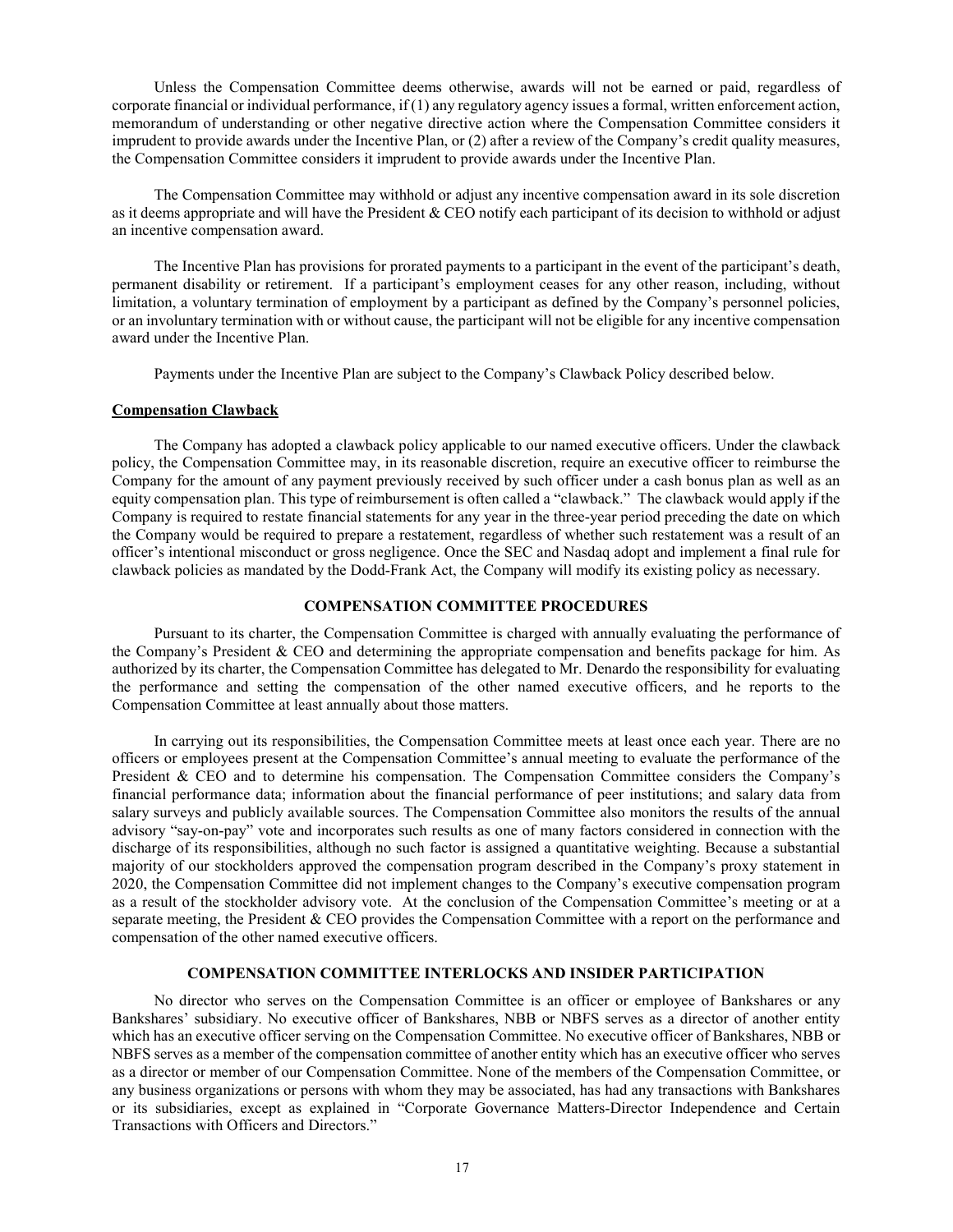# **EXECUTIVE COMPENSATION**

### Summary Compensation Table

The following table sets forth information concerning total compensation earned or paid to the individuals who served as Bankshares' named executive officers during 2020.

| <b>Summary Compensation Table</b>                |      |             |                   |  |  |
|--------------------------------------------------|------|-------------|-------------------|--|--|
| <b>Name and Principal Position</b>               | Year | Salary (\$) | <b>Bonus</b> (\$) |  |  |
| F. Brad Denardo                                  | 2020 | 500,000     |                   |  |  |
| Chairman, President & CEO - NBI $^{(1)}$         | 2019 | 476,833     |                   |  |  |
| (Principal Executive Officer)                    |      |             |                   |  |  |
| Chairman, President & CEO - NBB                  |      |             |                   |  |  |
| Chairman, President & CEO – NBFS                 |      |             |                   |  |  |
| David K. Skeens                                  | 2020 | 176,450     |                   |  |  |
| Treasurer & CFO – NBI                            | 2019 | 174,783     |                   |  |  |
| (Principal Financial Officer)                    |      |             |                   |  |  |
| Senior Vice President/Operations & Risk          |      |             |                   |  |  |
| Management & $CFO - NBB$                         |      |             |                   |  |  |
| Rebecca M. Melton                                | 2020 | 186,750     |                   |  |  |
| Senior Vice President/Chief Credit Officer – NBB | 2019 | 180,917     |                   |  |  |
| Paul M. Mylum                                    | 2020 | 194,166     |                   |  |  |
| Executive Vice President/Chief Lending Officer – | 2019 | 164,192     |                   |  |  |
| <b>NBB</b>                                       |      |             |                   |  |  |
| Lara E. Ramsey                                   | 2020 | 134,083     |                   |  |  |
| Senior Vice President/Administration – NBB       | 2019 | 128,333     |                   |  |  |
| Corporate Secretary - NBI / NBB                  |      |             |                   |  |  |

(1) Mr. Denardo was appointed Chairman of the Board as of May 15, 2019.

|                   | <b>Summary Compensation Table (continued)</b> |                                                                           |                                                                                                            |                                          |            |  |  |
|-------------------|-----------------------------------------------|---------------------------------------------------------------------------|------------------------------------------------------------------------------------------------------------|------------------------------------------|------------|--|--|
| Name              | Year                                          | <b>Non-Equity</b><br><b>Incentive Plan</b><br>Compensation<br>$(S)^{(1)}$ | <b>Change in Pension Value and</b><br><b>Nonqualified Deferred</b><br>Compensation<br>Earnings $(S)^{(2)}$ | All Other<br>Compensation<br>$(S)^{(3)}$ | Total (\$) |  |  |
| F. Brad Denardo   | 2020                                          | 136,037                                                                   | 379,670                                                                                                    | 150,028                                  | 1,165,735  |  |  |
|                   | 2019                                          | 136,179                                                                   | 356,258                                                                                                    | 146,080                                  | 1,115,350  |  |  |
| David K. Skeens   | 2020                                          | 33,656                                                                    | 221,134                                                                                                    | 17,176                                   | 448,416    |  |  |
|                   | 2019                                          | 30,959                                                                    | 214,091                                                                                                    | 17,514                                   | 437,347    |  |  |
| Rebecca M. Melton | 2020                                          | 35,635                                                                    | 9,481                                                                                                      | 18,401                                   | 250,267    |  |  |
|                   | 2019                                          | 35,442                                                                    | 22,946                                                                                                     | 4,546                                    | 243,851    |  |  |
| Paul M. Mylum     | 2020                                          | 36,499                                                                    | 180,020                                                                                                    | 18,689                                   | 429,374    |  |  |
|                   | 2019                                          | 31,504                                                                    | 143,239                                                                                                    | 16,345                                   | 355,280    |  |  |
| Lara E. Ramsey    | 2020                                          | 24,973                                                                    | 168,280                                                                                                    | 13,159                                   | 340,495    |  |  |
|                   | 2019                                          | 24,809                                                                    | 139,989                                                                                                    | 12,897                                   | 306,028    |  |  |

(1) Consists of cash bonus payments earned by the officer pursuant to the Company's Incentive Plan for the respective year.

(2) Consists of changes in the actuarial present fair value in the National Bankshares, Inc. Retirement Income Plan and in the Officers Salary Continuation Plan for each officer. All changes in values are based on reports from independent advisors, using the assumptions described in the "National Bankshares, Inc. Retirement Income Plan" and "Officer Salary Continuation Plan" sections of this proxy statement.

(3) Additional information about "All Other Compensation" for the executive officers is provided in the following chart.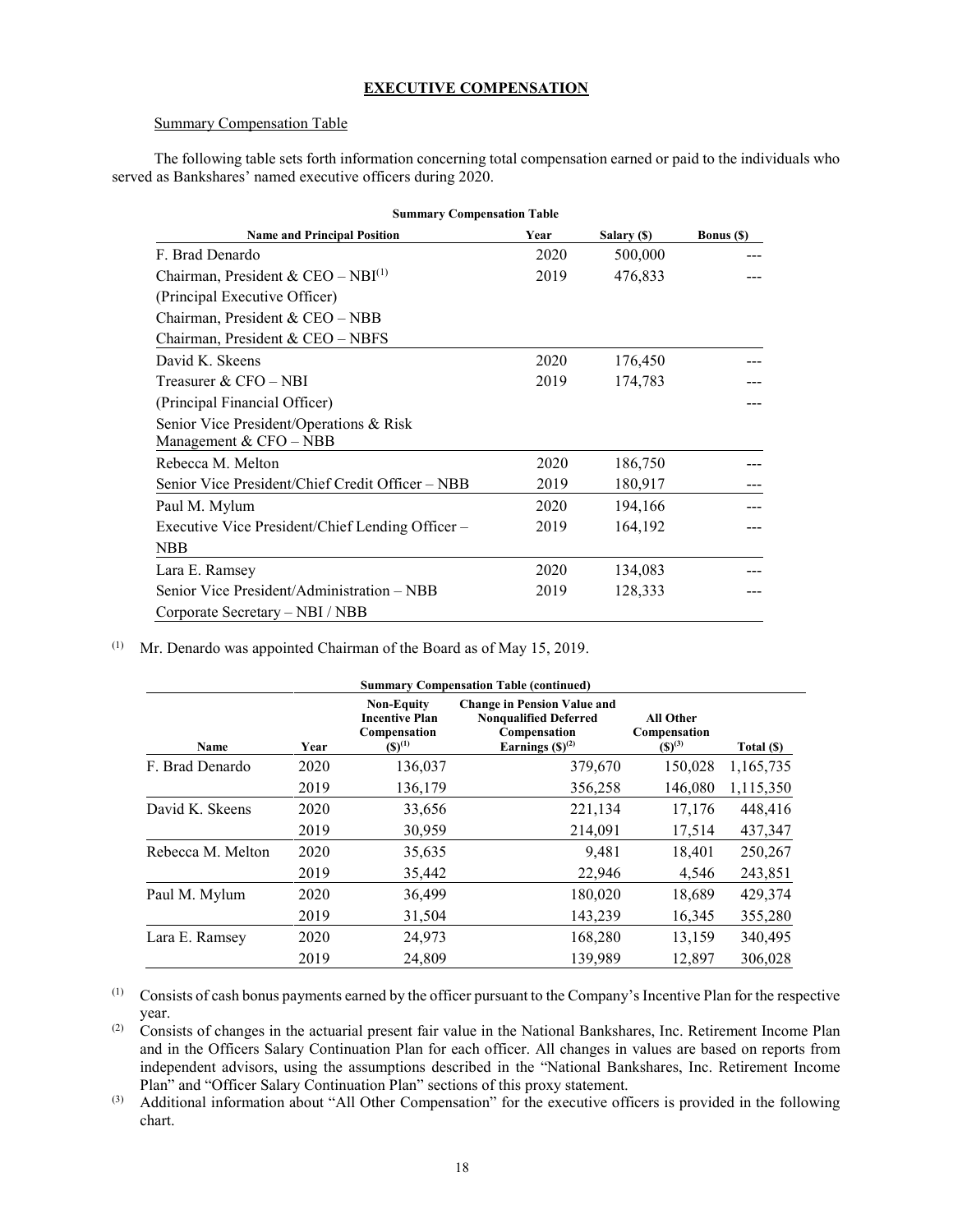|                   | <b>Detail of All Other Compensation</b> |                                      |                                                                                                                                   |                                                                                                                         |                                   |                                                                                        |                                               |
|-------------------|-----------------------------------------|--------------------------------------|-----------------------------------------------------------------------------------------------------------------------------------|-------------------------------------------------------------------------------------------------------------------------|-----------------------------------|----------------------------------------------------------------------------------------|-----------------------------------------------|
| Name              | Year                                    | <b>Directors Fees</b><br>$(S)^{(1)}$ | Matching<br><b>Contribution Under</b><br><b>National Bankshares,</b><br><b>Inc. Retirement</b><br><b>Accumulation Plan</b><br>(S) | <b>Contribution Under</b><br><b>National</b><br>Bankshares, Inc.<br><b>Employee Stock</b><br><b>Ownership Plan (\$)</b> | <b>Perquisites</b><br>$(S)^{(2)}$ | Nonqualified<br><b>Deferred</b><br>Compensation<br><b>Plan Payments</b><br>$(S)^{(3)}$ | <b>Total All Other</b><br>Compensation<br>(S) |
| F. Brad Denardo   | 2020                                    | 39,500                               | 14,250                                                                                                                            | 9,352                                                                                                                   | 14,438                            | 72,488                                                                                 | 150,028                                       |
|                   | 2019                                    | 37,000                               | 14,000                                                                                                                            | 9,705                                                                                                                   | 12,887                            | 72,488                                                                                 | 146,080                                       |
| David K. Skeens   | 2020                                    |                                      | 10,370                                                                                                                            | 6,806                                                                                                                   |                                   |                                                                                        | 17,176                                        |
|                   | 2019                                    | ---                                  | 10,344                                                                                                                            | 7,170                                                                                                                   | ---                               |                                                                                        | 17,514                                        |
| Rebecca M. Melton | 2020                                    |                                      | 11,110                                                                                                                            | 7,291                                                                                                                   |                                   |                                                                                        | 18,401                                        |
|                   | 2019                                    | ---                                  | 4,546                                                                                                                             | ---                                                                                                                     | ---                               |                                                                                        | 4,546                                         |
| Paul M. Mylum     | 2020                                    |                                      | 11,284                                                                                                                            | 7,405                                                                                                                   |                                   |                                                                                        | 18,689                                        |
|                   | 2019                                    | ---                                  | 9,653                                                                                                                             | 6,692                                                                                                                   |                                   | ---                                                                                    | 16,345                                        |
| Lara E. Ramsey    | 2020                                    | ---                                  | 7,945                                                                                                                             | 5,214                                                                                                                   |                                   |                                                                                        | 13,159                                        |
|                   | 2019                                    | ---                                  | 7,617                                                                                                                             | 5,280                                                                                                                   |                                   |                                                                                        | 12,897                                        |

See "All Other Compensation" in the Summary Compensation Table above.

(1) Director's fees for Mr. Denardo include fees from NBI and NBB.

(2) In 2020, perquisites for Mr. Denardo's totaled \$8,182 for personal use of a Company-owned automobile and \$6,256 for club dues and sports tickets.

(3) On August 1, 2017, at age 65, Mr. Denardo began receiving monthly payments of \$6,040.67 from the Officer Salary Continuation Plan. Please see "Nonqualified Retirement Plans" below.

## Employment Agreements and Change in Control Arrangements

The Company's Chairman, President & CEO has been employed by the Company and its subsidiaries for many years. He has provided guidance in the growth and long-term development of the Company's business. His experience and knowledge of the operations and customs of Bankshares is a benefit to the future success of the Company. As an inducement to his continued employment, the Board of Directors determined that Bankshares should enter into an employment agreement with Mr. Denardo. The Board also approved the change in control provisions contained in Mr. Denardo's employment agreement in part to ensure that Bankshares would be more likely to retain his services during periods of uncertainty resulting from significant ownership changes, should they occur.

# Employment Agreement with Mr. Denardo

The Company and Mr. Denardo entered into an executive employment agreement on December 17, 2008, which agreement was amended and restated on March 11, 2015, with an effective date of January 1, 2015. Pursuant to the terms of the employment agreement, Mr. Denardo was named the Company's Executive Vice President at an initial annual base salary of \$360,000. The agreement also provides for his service in any other executive or management position with the Company and its affiliates, and for cash bonuses and stock-based awards in such amounts as may be determined by the Company's Board of Directors or a committee thereof. The employment agreement had an initial two-year term and continues for successive one-year terms unless either party provides notice of non-renewal at least one year prior to the end of the then-current term.

If the Company terminates Mr. Denardo's employment without "Cause" or if he resigns for "Good Reason" (as those terms are defined in the employment agreement), he will be entitled to receive for 24 months following his termination (i) monthly salary continuation payments based on his highest annual base salary in effect at any time during the term of his agreement and (ii) on a monthly basis, all welfare and executive benefits he was receiving at the time of termination, subject to the terms of the Company's plans and programs. Mr. Denardo will also be entitled to receive, in a lump sum payment, an amount equal to (i) his base salary through the date of termination, (ii) any incentive or bonus compensation earned but not paid, (iii) the product of his last annual bonus paid or payable and a fraction, the numerator of which is the number of days in the then-current year through the date of termination and the denominator of which is 365, and (iv) any other benefits or awards that have been earned or become payable, but which have not yet been paid to Mr. Denardo (the "Accrued Obligations").

The employment agreement also contains provisions which can have the effect of prolonging, enhancing and accelerating Mr. Denardo's compensation and benefits under certain circumstances involving a "Change in Control" of the Company (as the term is defined in the agreement). The term of the employment agreement is automatically extended for three years from the date of a Change in Control and Mr. Denardo is entitled to continue to receive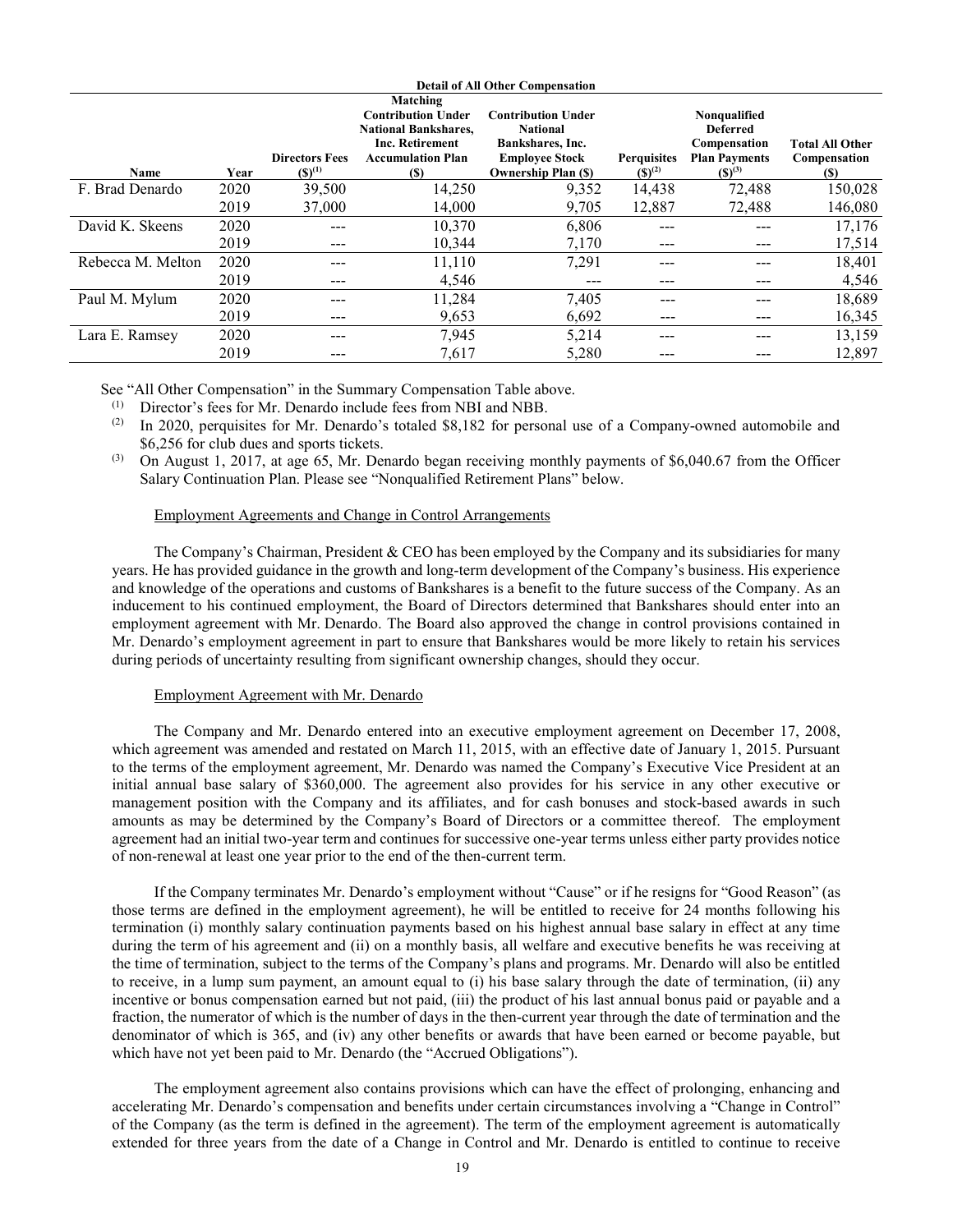compensation and benefits during that period as set forth in the employment agreement, except that he becomes entitled to minimum annual stock-based awards equal to 30% of his base salary. If within two years after a Change in Control, Mr. Denardo's employment is terminated by the Company without Cause or by him for Good Reason, he becomes entitled to receive a lump sum salary continuation payment equal to 2.99 times his average annual compensation includable in his annual gross income for the period of five years preceding the Change in Control (the "Salary Continuation Benefit"). If such a termination occurs at or after the two-year anniversary of the Change in Control (or if the Change in Control is not considered a "change in control event" for purposes of Internal Revenue Code Section 409A), the Salary Continuation Benefit will instead be paid in equal monthly installments over a 24 month period. If Mr. Denardo's employment is terminated by the Company without Cause or by him for Good Reason after a Change in Control at any time the agreement is in effect, he also is entitled to receive any Accrued Obligations, welfare and executive benefits for 36 months, and certain enhancements to his retirement benefits as set forth in the employment agreement. The agreement provides that if amounts payable to Mr. Denardo in connection with a Change in Control would result in certain adverse tax consequences under the Internal Revenue Code, payments under the agreement will be reduced to the extent necessary to avoid imposition of such tax consequences.

The employment agreement provides that all payments under the agreement are intended either to be outside the scope of Internal Revenue Code Section 409A or to comply with its provisions.

The employment agreement contains provisions requiring Mr. Denardo to maintain the confidentiality of Company information. The agreement also provides that Mr. Denardo will not compete with the Company for 24 months after ceasing employment, unless the termination is by the Company without Cause or by him for Good Reason following a Change in Control.

# Potential Payments Upon Termination Before or After a Change in Control

The following table provides information on the potential payments to the named executive officers upon termination of employment before or after a change in control of the Company, assuming the termination or change in control occurred on December 31, 2020.

**After Change in** 

| Name              | <b>Benefit</b>                                                                    | <b>Before Change in</b><br><b>Control</b><br><b>Termination</b><br><b>Without Cause or</b><br><b>Resignation</b><br>For Good Reason (\$) | After Unange in<br>Control<br><b>Termination</b><br><b>Without Cause or</b><br>Resignation<br><b>For Good Reason</b><br>(S) | Long-Term<br>Incapacity (\$) | Death $(S)$    |
|-------------------|-----------------------------------------------------------------------------------|------------------------------------------------------------------------------------------------------------------------------------------|-----------------------------------------------------------------------------------------------------------------------------|------------------------------|----------------|
| F. Brad Denardo   | Post-Termination Compensation                                                     | 500,000                                                                                                                                  | 1,166,998                                                                                                                   |                              |                |
|                   | Welfare & Executive Benefits<br>Continuation<br>Officers Salary Continuation Plan | 37,061<br>$84,746$ <sup>(1)</sup>                                                                                                        | 74,121<br>88,577 <sup>(2)</sup>                                                                                             | $84,746^{(3)}$               | $90,000^{(4)}$ |
|                   | <b>Total Value:</b>                                                               | 621,807                                                                                                                                  | 1,329,696                                                                                                                   | 84,746                       | 90,000         |
| David K. Skeens   | Post-Termination Compensation<br>Welfare & Executive Benefits<br>Continuation     |                                                                                                                                          |                                                                                                                             |                              |                |
|                   | Officers Salary Continuation Plan                                                 | 33,789(1)                                                                                                                                | $43,114^{(2)}$                                                                                                              | $33,789^{(3)}$               | $65,940^{(4)}$ |
|                   | <b>Total Value:</b>                                                               | 33,789                                                                                                                                   | 43,114                                                                                                                      | 33,789                       | 65,940         |
| Rebecca M. Melton | Post-Termination Compensation<br>Welfare & Executive Benefits                     |                                                                                                                                          |                                                                                                                             |                              |                |
|                   | Continuation                                                                      |                                                                                                                                          |                                                                                                                             |                              |                |
|                   | Officers Salary Continuation Plan                                                 |                                                                                                                                          |                                                                                                                             |                              |                |
|                   | <b>Total Value:</b>                                                               |                                                                                                                                          |                                                                                                                             |                              |                |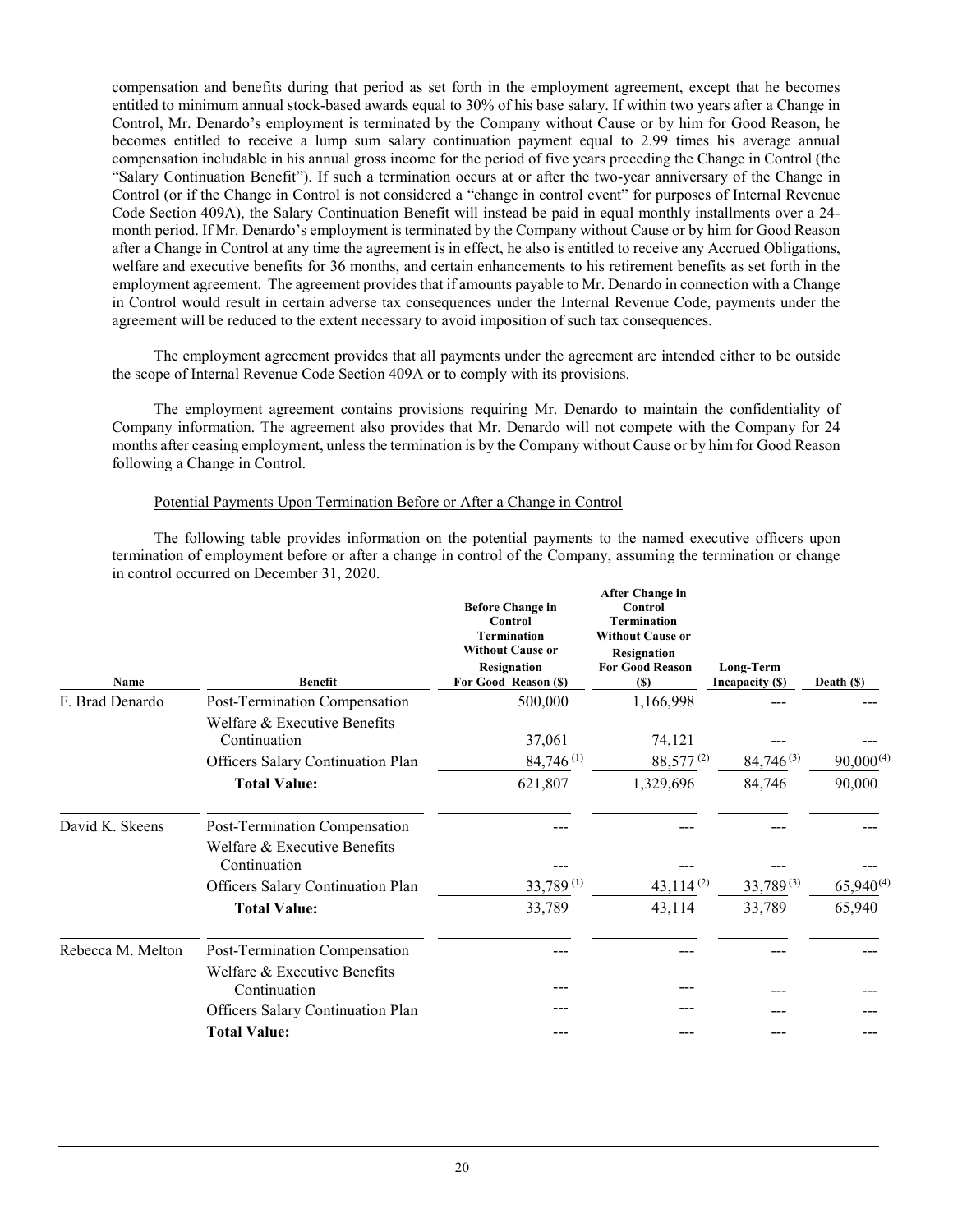| Paul M. Mylum  | Post-Termination Compensation                |           |           |                |                |
|----------------|----------------------------------------------|-----------|-----------|----------------|----------------|
|                | Welfare & Executive Benefits<br>Continuation |           |           | $27,784^{(3)}$ | $48,772^{(4)}$ |
|                | Officers Salary Continuation Plan            | 27,784(1) | 32,309(2) |                |                |
|                | <b>Total Value:</b>                          | 27,784    | 32,309    | 27,784         | 48,772         |
| Lara E. Ramsey | Post-Termination Compensation                |           |           |                |                |
|                | Welfare & Executive Benefits<br>Continuation | ---       |           | ---            |                |
|                | Officers Salary Continuation Plan            | 20,409(1) | 29,196(2) | $20,409^{(3)}$ | $42,000^{(4)}$ |
|                | <b>Total Value:</b>                          | 20,409    | 29,196    | 20,409         | 42,000         |

- The Officers Salary Continuation Plan early termination benefit is an annual amount commencing at normal retirement age payable to the officer for the longer of life or to the officer's beneficiary for up to 15 years.
- (2) The Officers Salary Continuation Plan change in control benefit is an annual amount commencing at termination of employment payable to the officer for the longer of life or to the officer's beneficiary for up to 15 years.
- (3) The Officers Salary Continuation Plan disability benefit is an annual amount commencing at normal retirement age payable to the officer for the longer of life or to the officer's beneficiary for 15 years.
- (4) The Officers Salary Continuation Plan death benefit is an annual amount commencing at death payable to the officer's beneficiary for 15 years.

The table above does not provide information on the present value of accumulated benefits for each officer under the National Bankshares, Inc. Retirement Income Plan. Such benefits are vested and are not effected upon termination of employment or a change in control of the Company. See "Pension Benefits Table" for more information.

#### **Retirement Plans**

Bankshares maintains several qualified and nonqualified employee benefit plans for employees of participating employers in the plans. These benefit plans are described below.

#### *Qualified Retirement Plans*

**National Bankshares, Inc. Retirement Income Plan**. Until December 31, 2001, NBB maintained a taxqualified, noncontributory defined benefit retirement plan for qualified employees called the National Bank of Blacksburg Retirement Income Plan (the "NBB Plan"). Effective on December 31, 2001, the NBB Plan was amended; its name was changed to the National Bankshares, Inc. Retirement Income Plan (the "NBI Plan"); and the Bank of Tazewell County Employee Pension Plan (the "BTC Plan") was merged into the NBI Plan. The NBB (now NBI) Plan became effective on February 1, 1984, when NBB amended and restated its previous pension plan. This plan covers all officers and employees of NBI and its subsidiaries who have reached age 21 and have had one year of eligible service on the January 1 or July 1 enrollment dates. Employee benefits are fully vested after five years of service, with no partial vesting. Prior to the December 31, 2001 plan amendment, retirement benefits at the normal retirement age of 65 were calculated at 66% of the employee's average monthly compensation multiplied by the number of years of service, up to a maximum of 25 years. After December 31, 2001, retirement benefits at the normal retirement age are calculated at 1.75% of average monthly compensation multiplied by the number of years of service, up to 35 years. Added to this is 0.65% of "excess monthly average compensation" (defined in the NBI Plan as the amount of the average monthly compensation that is in excess of a participant's monthly Social Security covered compensation, generally the rounded average of the Social Security taxable wage bases) multiplied by the number of years of service, up to 35 years. The benefit formula was amended again in 2008 to reduce the benefit formula for future accruals to 1.00% of monthly compensation, multiplied by the number of years of service up to 35 years. Average monthly compensation is determined by averaging compensation over the five highest paid consecutive years in the employee's final 10 years of employment. Retirement benefits under the NBI Plan are normally payable in the form of a straight life annuity, with 10 years guaranteed; but other payment options may be elected. Benefits accrued by participants in the NBB Plan and in the BTC Plan prior to December 31, 2001, will be calculated based upon compensation and service under the old NBB and BTC Plan formulas. Benefits accrued by participants after January 1, 2002, are calculated under the NBI Plan formulas. The compensation covered by the NBI Plan includes the total of all amounts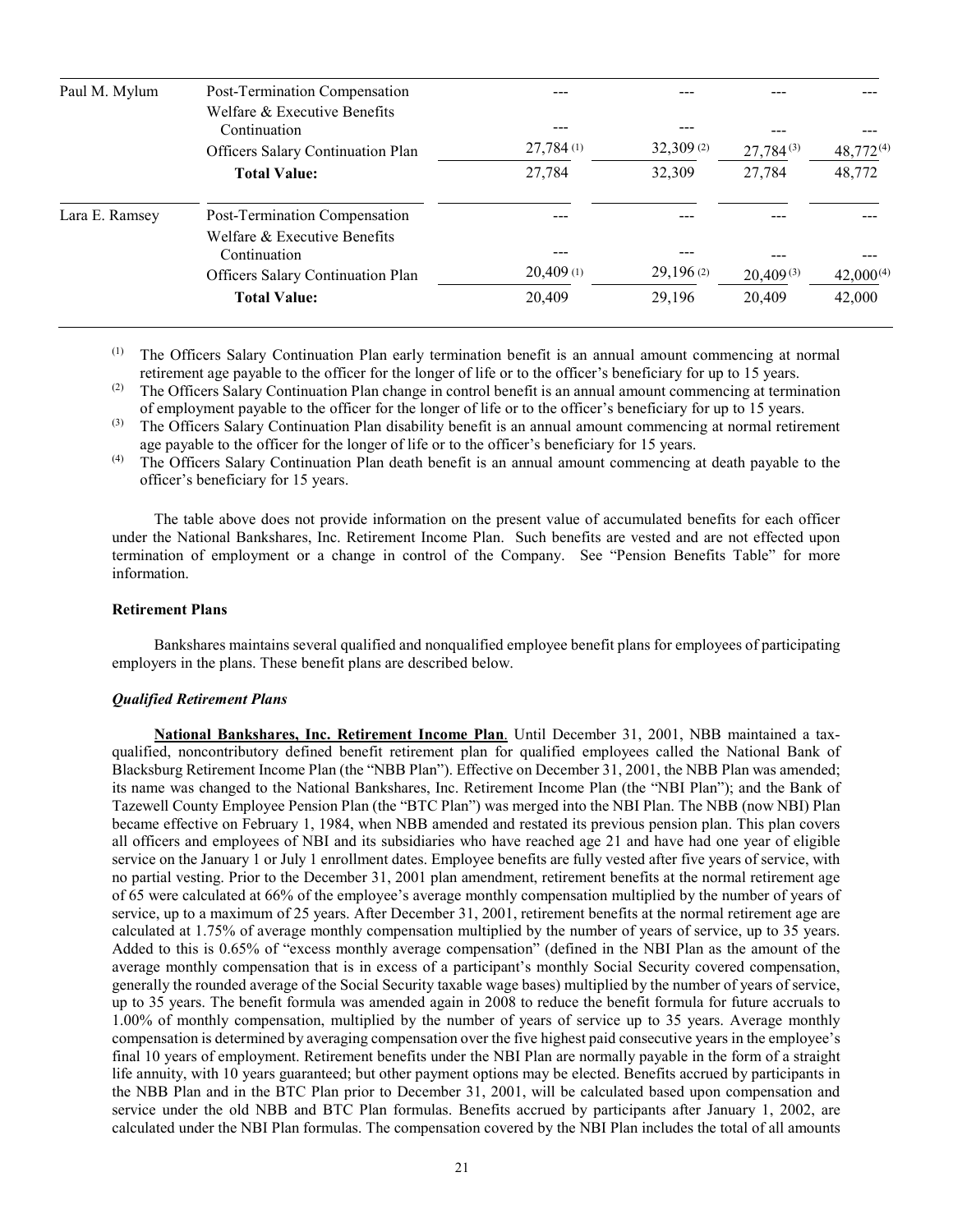paid to a participant for personal services reported on the participant's federal income tax withholding statement (Form W-2), except that earnings were limited to \$200,000, indexed for the cost of living, until 1994. In 1994, the earnings limit was decreased to \$150,000, which is indexed for the cost of living after 1994. For 2020, the limit on compensation was \$285,000.

**National Bankshares, Inc. Employee Stock Ownership Plan**. Bankshares sponsors a non-contributory Employee Stock Ownership Plan (the "ESOP"), in which NBB and NBFS were participating employers for 2020. All full-time employees who are over the age of 21 and who have been employed for one year are eligible to participate. Contributions under the ESOP are discretionary for each participating employee and participants are not permitted to make contributions to the plan. Contributions are allocated to a participant's account based upon a participant's covered compensation, which is W-2 compensation. The contributions are fully vested after three years.

**National Bankshares, Inc. Retirement Accumulation Plan**. Bankshares sponsors the NBI Retirement Accumulation Plan which qualifies under Internal Revenue Code Section 401(k) (the "401(k) plan"). For 2020, NBB and NBFS were participating employers. All full-time employees who have six months of service and who are over the age of 21 are eligible to participate. Participants may contribute up to 100% of their total annual compensation to the plan, subject to Internal Revenue Code deferral annual dollar limits. Employee contributions are matched by the employer at 100% for the first 4% of salary contributed and at 50% of the next 2% of salary contributed. Employees are fully vested at all times in contributions and employer match sums.

# *Nonqualified Retirement Plans*

**Officers Salary Continuation Plan**. In 2006, NBB entered into salary continuation agreements with a select group of subsidiary bank officers, including Mr. Denardo, Mr. Skeens and Ms. Ramsey. In 2013, NBB entered into a salary continuation agreement with Mr. Mylum. The Salary Continuation Plan benefits are funded by investments in bank subsidiary-owned life insurance policies on the lives of the participating officers. The officers and their beneficiaries are unsecured creditors of NBI and of NBB with respect to the benefits under the Salary Continuation Plan.

Each of the salary continuation agreements provides an annual benefit for the participating officer at normal retirement age (defined as age 65) while in the active service of the Company. The salary continuation agreement benefits are equal to 25.0% of 2008 annual compensation adjusted for inflation, for Mr. Denardo; 25.0% of 2012 annual compensation, adjusted for inflation, for Mr. Skeens; 20.0% of 2012 annual compensation, adjusted for inflation, for Mr. Mylum, and 23.1% of 2016 annual compensation, adjusted for inflation, for Ms. Ramsey. The benefit is payable for the greater of 15 years or the officer's lifetime. If the officer dies before receiving the annual benefit for 15 years, the benefit is paid to his or her beneficiary for the remainder of that period. A reduced benefit is available upon the officer's early termination if he or she is 50 years of age or older, upon disability or upon a change in control of the officer's employer. "Early termination," "disability" and "change in control" are defined in the salary continuation agreements. A death benefit that is equal in amount to the annual retirement benefit is paid to the officer's beneficiary for 15 years in the event of the officer's death while an active employee. No benefit is payable if the officer is terminated for "cause", as that term is defined in the agreements.

Under his salary continuation agreement, in 2017, Mr. Denardo became entitled to receive annual payments of \$72,488 as a result of his achieving normal retirement age. On August 1, 2017, at age 65, Mr. Denardo began receiving monthly payments of \$6,040.67 based on his agreement. Mr. Skeens' agreement provides that he will be paid \$65,940 annually at his normal retirement age, which will occur in 2031. Mr. Mylum will be paid \$48,772 annually at his normal retirement age, which will occur in 2031. Ms. Ramsey's agreement provides that she will be paid \$42,000 annually at her normal retirement age, which will occur in 2033.

In 2016, NBB entered into a new and additional salary continuation agreement with Mr. Denardo (the "2016 Agreement"). The 2016 Agreement provides an additional annual benefit for Mr. Denardo at normal retirement age (defined as age 70) that is payable for the greater of 15 years or the executive's lifetime and provides for similar provisions related to beneficiaries and reduced or elimination of benefits upon occurrence of certain events as his 2006 Agreement. The benefit is based on a percentage (3.8%) of his projected average five year final salary at age 70 and assumes a salary of \$426,000 with 4.0% annual increases. The benefit vests 25% beginning at December 31, 2017 and then 15% for each of the five subsequent years. The 2016 Agreement with Mr. Denardo provides that he will receive an additional annual payment of \$17,512 beginning July 2, 2022.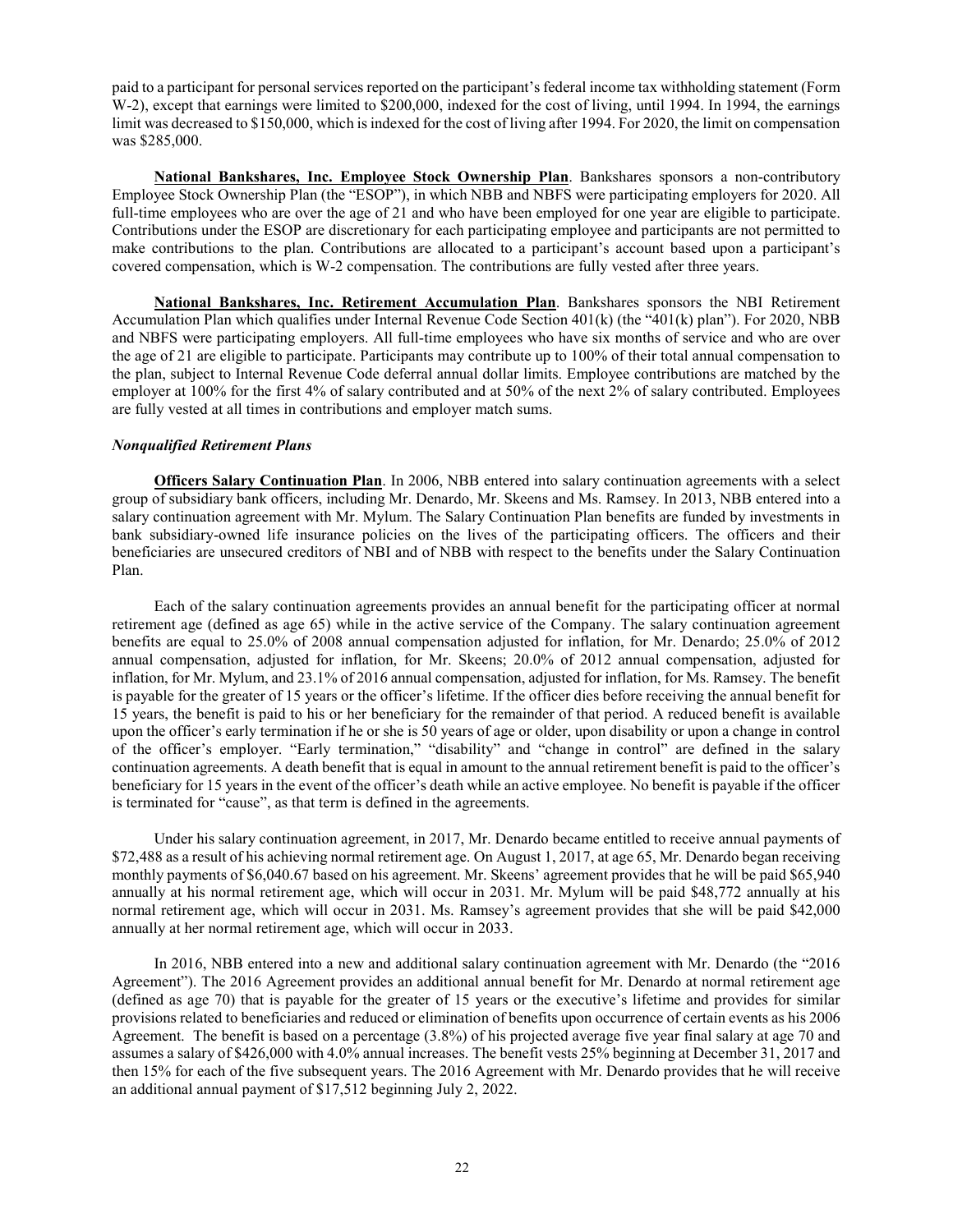# **Pension Benefits Table**

The following table provides additional information about the pension benefits from the National Bankshares, Inc. Retirement Income Plan and from the Officers Salary Continuation Plan for Mr. Denardo, Mr. Skeens, Ms. Melton, Mr. Mylum and Ms. Ramsey.

| <b>Pension Benefits Table</b> |                                     |                                                   |                                                               |                                                           |  |  |  |
|-------------------------------|-------------------------------------|---------------------------------------------------|---------------------------------------------------------------|-----------------------------------------------------------|--|--|--|
| Name                          | <b>Plan Name</b>                    | <b>Number of Years of</b><br>Credited Service (#) | <b>Present Value of</b><br><b>Accumulated Benefits</b><br>(S) | <b>Payments During</b><br><b>Last Fiscal Year</b><br>(\$) |  |  |  |
| F. Brad Denardo               | NBI Retirement Income               | 37                                                | 2,258,255                                                     |                                                           |  |  |  |
|                               | <b>Officers Salary Continuation</b> | n/a                                               | 844,380                                                       | 72,488                                                    |  |  |  |
| David K. Skeens               | NBI Retirement Income               | 30                                                | 787,730                                                       |                                                           |  |  |  |
|                               | <b>Officers Salary Continuation</b> | n/a                                               | 206,589                                                       |                                                           |  |  |  |
| Rebecca M. Melton             | NBI Retirement Income               |                                                   | 32,427                                                        |                                                           |  |  |  |
|                               | <b>Officers Salary Continuation</b> | n/a                                               |                                                               |                                                           |  |  |  |
| Paul M. Mylum                 | NBI Retirement Income               | 14                                                | 503,052                                                       |                                                           |  |  |  |
|                               | <b>Officers Salary Continuation</b> | n/a                                               | 173,010                                                       |                                                           |  |  |  |
| Lara E. Ramsey                | NBI Retirement Income               | 24                                                | 510,288                                                       |                                                           |  |  |  |
|                               | <b>Officers Salary Continuation</b> | n/a                                               | 128,433                                                       |                                                           |  |  |  |

# **RISK FROM COMPENSATION POLICIES AND PRACTICES FOR ALL EMPLOYEES**

National Bankshares, Inc. has determined that its conservative compensation policies and practices for all employees are unlikely to create risks that are reasonably likely to have a materially adverse effect on the Company. The Company utilizes a formal salary administration structure that limits annual salary increases to predetermined percentages within salary ranges that are established for each position. The Board has determined that the Company's adoption of the Annual Incentive Plan, which may provide bonus compensation to the President & CEO and certain executive officers, does not encourage excessive or inappropriate risk taking and is not reasonably likely to have a material adverse effect on the Company, but rather will have a positive effect on the Company and enhance the Company's success.

# **NOMINATING COMMITTEE**

The Nominating Committee's sole function is to review and recommend nominees for the Board of Directors. A current copy of the committee's Charter is available on the Company's web site at [www.nationalbankshares.com](http://www.nationalbankshares.com/) under the "Corporate Governance" tab. The Nominating Committee does not have a specific policy with regard to the consideration of any director candidates recommended by stockholders, because the committee will evaluate all candidates for directors using the same criteria, regardless of the source of the referral. Stockholders wishing to refer director candidates to the Nominating Committee should do so in writing mailed by first class mail to the committee, c/o National Bankshares, Inc., P. O. Box 90002, Blacksburg, VA 24062-9002.

In considering candidates for director, the Nominating Committee seeks individuals who meet the following minimum criteria that are set forth in the committee's Charter. The candidate must be an individual of the highest character and integrity. He or she must be able to work well with others and must be free of any conflict of interest that would violate law or regulation or interfere with the proper performance of a director's responsibilities. The candidate should be willing to devote sufficient time to the business of the Board. Finally, he or she should have the capacity to represent the best interests of the stockholders as a whole in a balanced way. The Nominating Committee insures that the Board of Directors will have a sufficient number of independent directors to fill all Board and committee positions that require independent directors. In addition, the Nominating Committee seeks directors who have good business experience as well as directors who have experience in academia and public service. The committee looks for directors who are knowledgeable about and who reside in the locations in which the Company and its subsidiaries do business and who have the ability and willingness to refer new business to the Company. While there is no formal policy regarding consideration of diversity in identifying director nominees, the Nominating Committee seeks candidates who reflect the Company's belief that gender and ethnic diversity provide additional perspectives that are helpful to the Board of Directors. As a result, the Nominating Committee considers the additional diversity a candidate may add to the overall membership mix of the Board to be a positive factor in the selection of a nominee.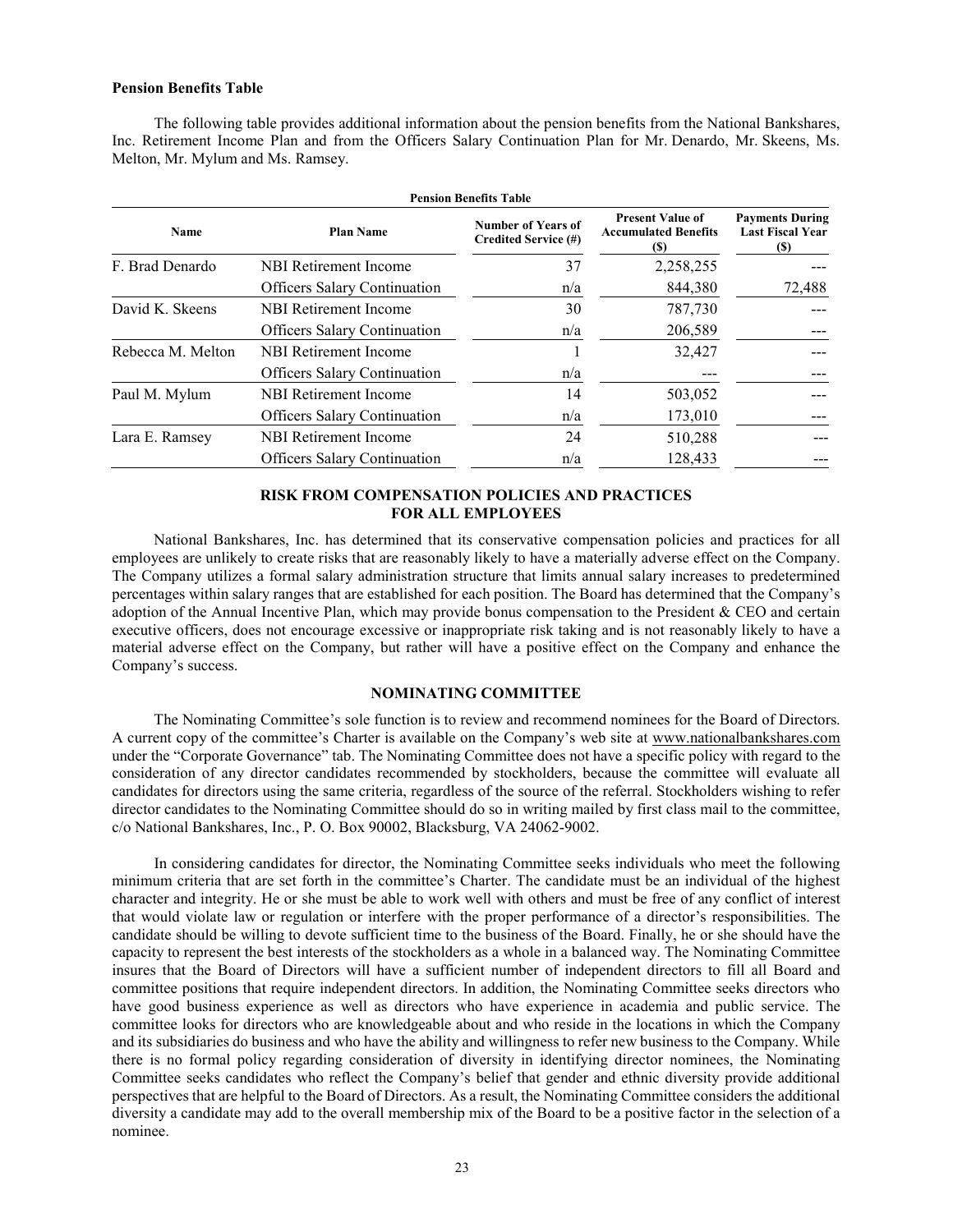The Nominating Committee actively solicits the names of potential Board candidates from the directors and officers of Bankshares and, as stated here, will consider candidates suggested by stockholders. Information about potential candidates is sought from diverse sources, and the Nominating Committee compares the experience, expertise and personal qualities of the potential candidates with the experience, expertise and personal qualities that are identified as being desirable for the Board of Directors at any given time.

# **AUDIT COMMITTEE REPORT**

The Audit Committee has a charter that reflects standards set forth in SEC regulations and Nasdaq listing rules, and it is posted on the Company's web site at [www.nationalbankshares.com.](http://www.nationalbankshares.com/) 

The Audit Committee monitors the integrity of Bankshares' financial reporting process and its systems of internal controls concerning finance, accounting and legal compliance. Each of the Audit Committee members satisfies the definition of an independent director under SEC rules and as established in the listing standards for The Nasdaq Stock Market. Although each member of the Audit Committee has extensive business experience, the committee has identified Mr. Ball as the "audit committee financial expert" because he has a background involving significant financial oversight responsibilities.

The Audit Committee is responsible for overseeing the Company's overall financial reporting process. In fulfilling its oversight responsibilities for the financial statements for fiscal year 2020, the Audit Committee:

- Monitored the preparation of quarterly and annual financial reports by the Company's management.
- Reviewed and discussed the annual audit process and the audited financial statements for the fiscal year ended December 31, 2020 with management and YHB, the Company's independent registered public accountant.
- Discussed with management, YHB and the Company's Corporate Auditor the adequacy of the system of internal controls.
- Discussed with YHB the matters required to be discussed by the applicable requirements of the Public Company Accounting Oversight Board (the "PCAOB") and the SEC.
- Received written disclosures and a letter from YHB as required by applicable requirements of the PCAOB regarding YHB's communications with the Audit Committee concerning independence. The Audit Committee discussed with YHB its independence.
- Conducted an assessment of the Company's relationship with YHB and evaluated YHB's performance and the quality of audits.

In reliance on the reviews and discussions referred to above, the Audit Committee recommended to the Board of Directors (and the Board has approved) that the Company's audited financial statements be included in the Annual Report on Form 10-K for the year ended December 31, 2020 for filing with the SEC.

This report was prepared by the following directors who compose the Audit Committee:

Lawrence J. Ball (Chair) John E. Dooley Norman V. Fitzwater, III Charles E. Green, III Dr. J. Lewis Webb, Jr.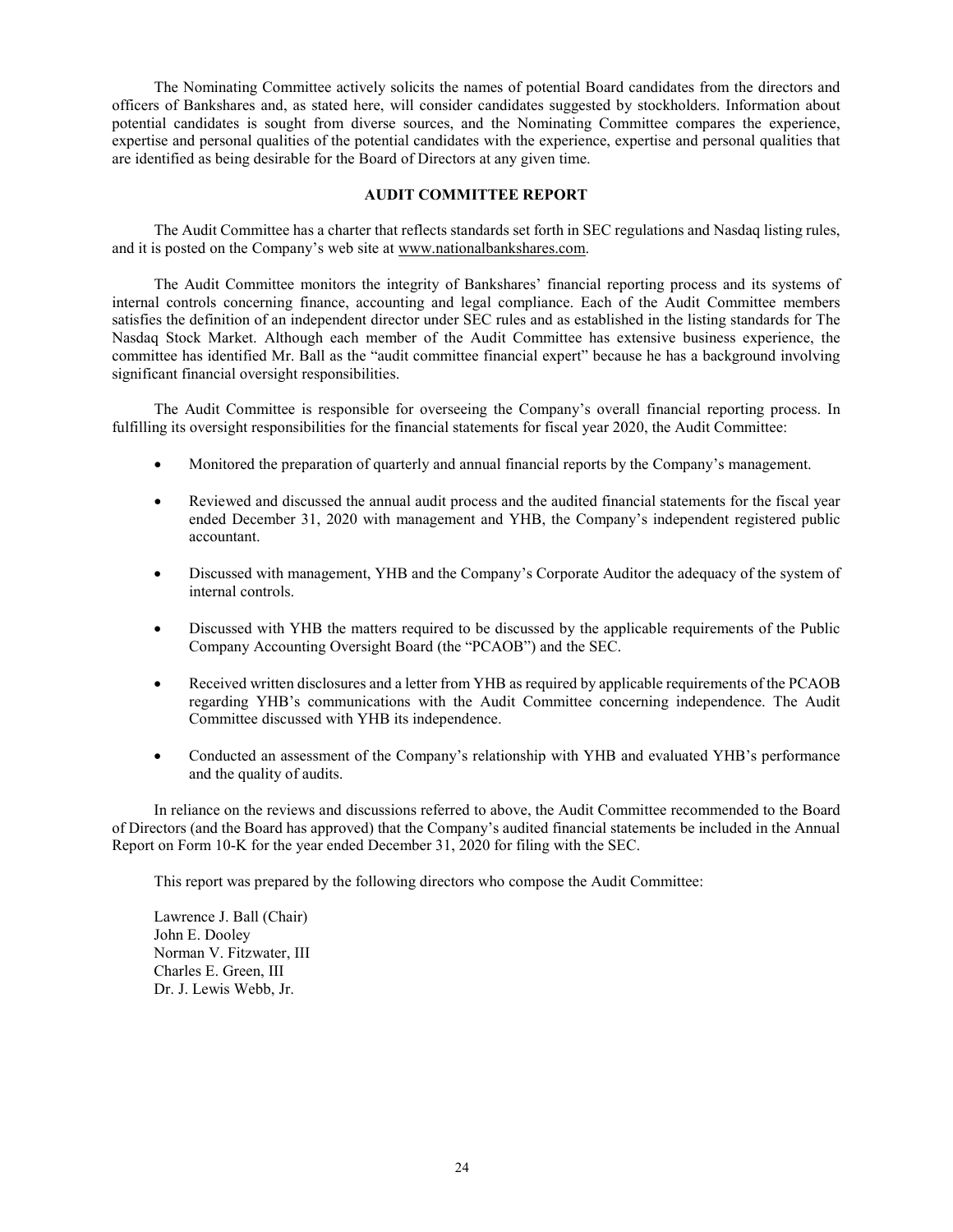# **Principal Accounting Fees and Services**

The following fees were paid to YHB for services provided to Bankshares for the years ended December 31, 2020 and December 31, 2019. The Audit Committee determined that the provision of non-audit services by YHB did not compromise the firm's ability to maintain its independence.

|                    | 2020       |            | 2019       |            |
|--------------------|------------|------------|------------|------------|
|                    | Fees $(S)$ | Percentage | Fees $(S)$ | Percentage |
| Audit fees         | 131,050    | 80%        | 130,300    | 80%        |
| Audit-related fees | 23,550     | 14%        | 24,025     | 15%        |
| Tax fees           | 9,900      | 6%         | 9,100      | $5\%$      |
|                    | 164,500    | 100%       | 163,425    | 100%       |

Audit fees: Audit and review services and review of documents filed with the SEC and the audit of the effectiveness of the Company's internal control over financial reporting.

Audit-related fees: Employee benefit plan audits and consultation concerning financial accounting and reporting standards.

Tax fees: Preparation of federal and state tax returns, review of quarterly estimated tax payments and consultation concerning tax compliance issues.

The Company did not pay YHB any fees other than as stated in table.

The Audit Committee meets and specifically approves in advance the provision of all services of YHB.

# **EXPENSES OF SOLICITATION**

The cost of solicitation of proxies will be borne by the Company. In addition to solicitations by mail, directors, officers and regular employees of the Company, NBB and NBFS may solicit proxies personally or by telephone, facsimile, email or other electronic means without additional compensation. It is contemplated that brokerage houses and other nominees will be requested to forward proxy solicitation material to the beneficial owners of the stock held of record by such persons, and the Company may reimburse them for their charges and expenses in this connection.